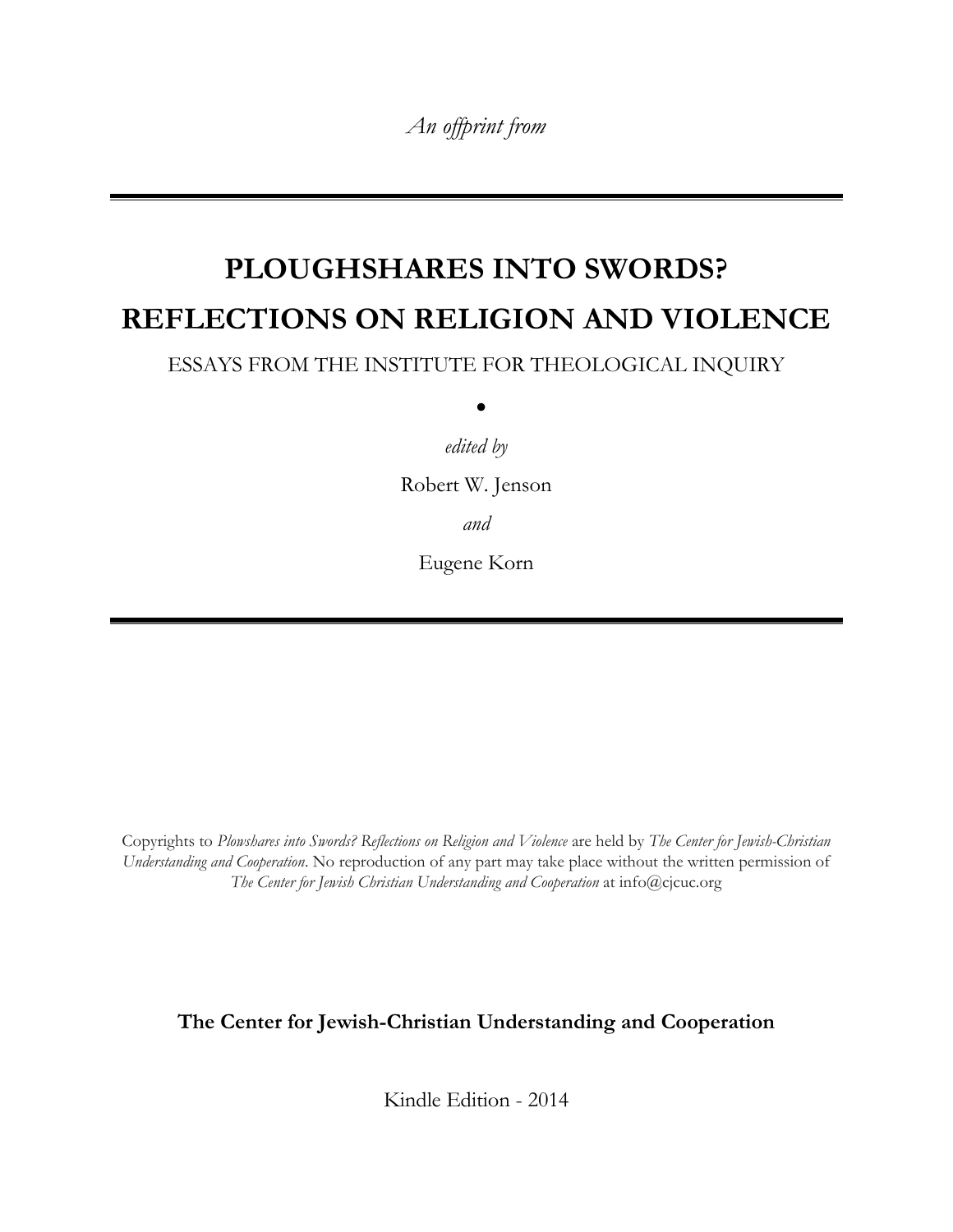#### **Good Samaritans, Religious Violence, and Humanitarian Intervention**

#### Eric Gregory

The role of religion in promoting and constraining violence has once again become a defining issue of public life. It is also a pressing *theological* topic. Familiar critiques of religion as a distinctive sponsor of violence grounded in absolutism, apocalyptic enthusiasm, or irrational superstition enjoy renewed attention in popular polemic and scholarly analysis.<sup>1</sup> At the same time, critics of modern nation-states challenge conventional—and often triumphalist—narratives about the ways post-Westphalian internationalism supposedly addresses the problem of "religion and violence" by consolidating state monopoly on the use of force. On this view, far from limiting religious violence, states perpetuate a kind of religiosity within their supposedly secular consolidation of sovereign legitimacy.<sup>2</sup> These origins, attached to new tales of martyrdom or redemptive significance, allow elites of modern nation-states to adopt messianic pretensions and co-opt their diverse religious citizens "into a kind of *ersatz* religion with its own *ersatz* liturgy."<sup>3</sup> Indeed, the rituals of interstate warfare have escalated violence on a massive scale.

New weapons, including nuclear capacities and combat drones, are enlisted in a constantly moralized search for enemies and perpetual war that might legitimate political solidarity. In the past century, millions have been willing to kill and to die as expressions of loyalty to their state. Efforts to

<sup>&</sup>lt;sup>1</sup> Christopher Hitchens, *God is Not Great: How Religion Poisons Everything* (New York: Hachette, 2007); Mark Jurgensmeyer*, Terror in the Mind of God: The Global Rise of Religious Violence* (Berkeley: University of California Press, 2000).

<sup>&</sup>lt;sup>2</sup> William T. Cavanaugh is a powerful exponent of this position; see his essay in this volume, "Secularization, Violence, and Idolatry."

<sup>3</sup> William T. Cavanaugh, *Migrations of the Holy: God, State, and the Political Meaning of the Church* (Grand Rapids: Eerdmans, 2011), 3. For the purposes of this essay, it is striking that states seldom memorialize humanitarian interventions.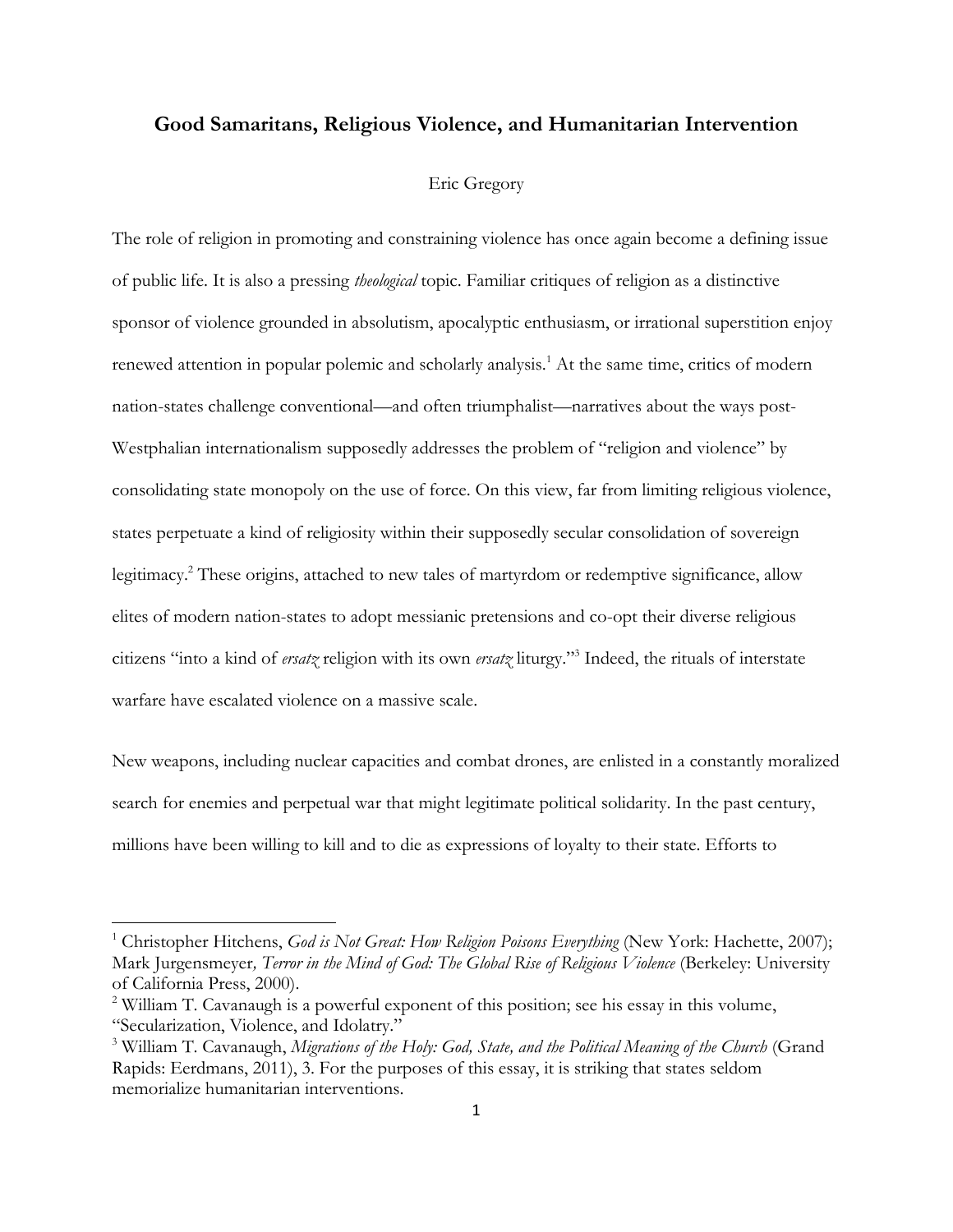sacralize American foreign policy during the Cold War and the "global war on terror" are taken as the most recent examples of this religious link between sacrifice and violence where it is most denied.<sup>4</sup> For Jews and Christians, succumbing to pretensions of false transcendence with regard to the state is called idolatry.

For the purposes of this essay, let us stipulate the idolatry of modern nationalism as parasitic on a distorted religious phenomenology. Is there any way to maintain a distinction between judicial activity and violence that is not simply self-deceptive illusion?<sup>5</sup> Must morality and global politics be torn asunder? Is there a way to be responsive to the claims of victims without perpetuating idolatry or dangerous utopianism? Could acts of judgment (including the use of force) be understood as "the interim provision of God's common grace" that "preserves the world against its own selfdestruction"?<sup>6</sup> Might they even display a kind of "reparative thinking" for a broken world?<sup>7</sup> This essay poses the dilemmas of humanitarian intervention—which also challenge state sovereignty and nationalism—as a test case for thinking about these dilemmas as theological problems. I do so by assessing them in light of various readings of the parable of the Good Samaritan.

<sup>4</sup> *Ibid*., 94-96 and 177-179. On American militarism, see Andrew Bacevich, *Washington Rules: America's Path to Permanent War* (New York: Metropolitan Books, 2011), and Harry Stout, *Upon the Altar of the Nation: A Moral History of the Civil War* (New York: Penguin, 2007). Stout argues that the joining of nationalist spirit to total war in the Civil War "prepared Americans for even more devastating total wars they would pursue in the twentieth century" (xv). For an appreciative theological reading of Stout's work, see Stanley Hauerwas, *War and the American Difference: Theological Reflections on Violence and National Identity* (Grand Rapids: Baker, 2011).

<sup>&</sup>lt;sup>5</sup> For a compelling challenge to Carl Schmitt's dualistic notions of law and exception informed by modern Jewish thought, see Bonnie Honig, *Emergency Politics: Paradox, Law, Democracy* (Princeton: University Press, 2009).

<sup>6</sup> Oliver O'Donovan, *The Just War Revisited* (Cambridge: University Press, 2003), 6. Against most pacifist self-understandings (and Cavanaugh's views above), O'Donovan charges that pacifism offers a more "statist" position because it does not "treat international politics wholly seriously as politics, a God-given sphere of peaceful interaction" (8).

<sup>&</sup>lt;sup>7</sup> I borrow this term from Peter Ochs', "Meantime-Endtime Theologies of the Return to Zion," in this volume.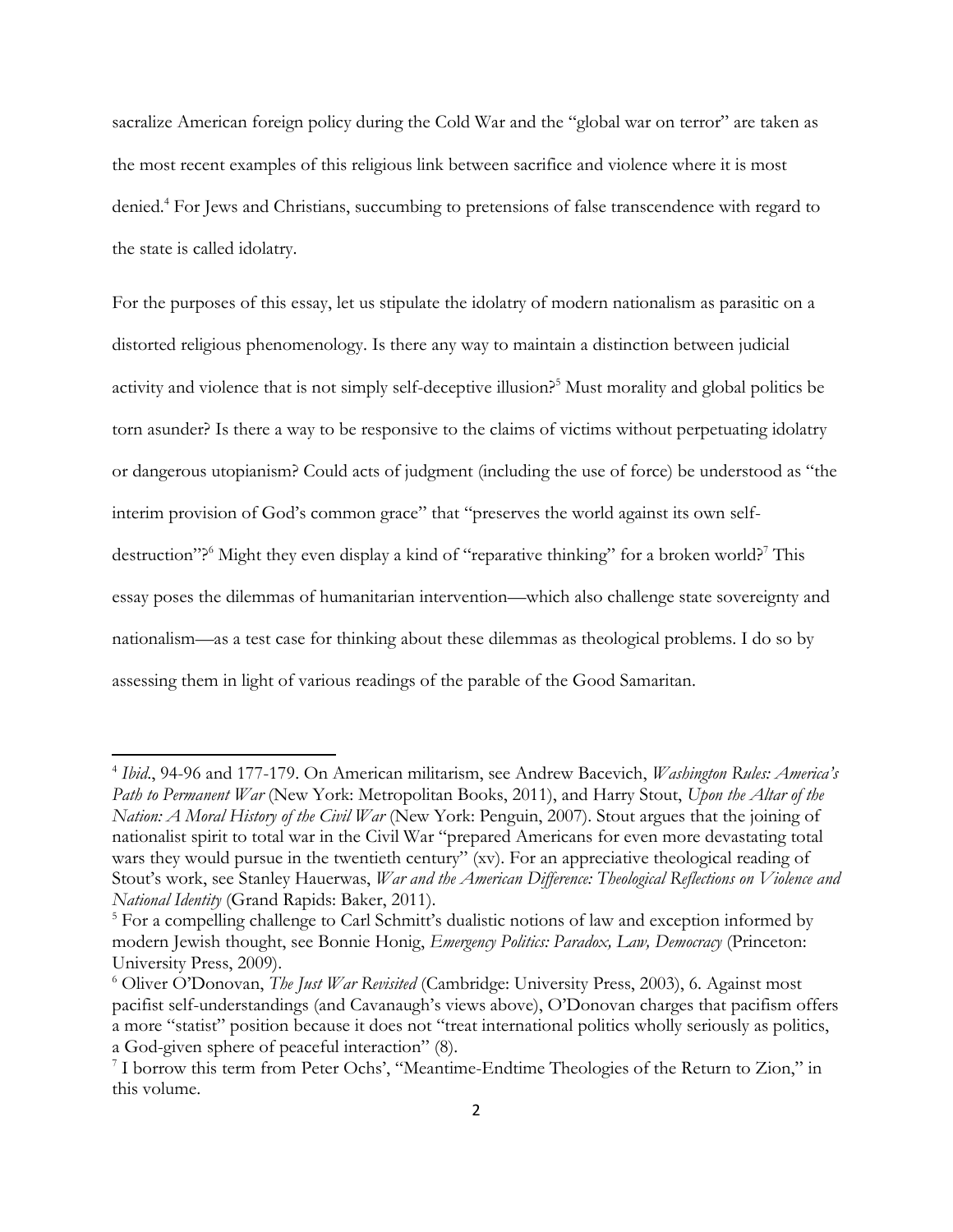I do not aim to provide a complete survey of the burgeoning literature on armed intervention.<sup>8</sup> I also do not undertake a comprehensive history of the just war tradition. Indeed, there may be no such thing as a "just-war tradition" in the same way we can speak of a Thomistic, Kantian, or Aristotelian tradition. I am not interested in reinstating a tradition so much as uncovering lost rationales in light of the never-ending evolution of norms of conduct. Apart from its salience given recent political events, humanitarian intervention also invites further reflection given statements by pacifists and just-war theorists "that defy what we might expect them to say about the morality of using force for humanitarian aims."<sup>9</sup>

The parable of the Good Samaritan is one of the most celebrated in ethics.<sup>10</sup> Many find important lessons about meeting the desperate needs of strangers and a universal concern for any human being as a potential "neighbor." In Christian theology, principles like equal respect and impartiality often are taken as imitations of a generous divine love. The story is thought to expand moral concern

<sup>&</sup>lt;sup>8</sup> For my purposes, borrowing terminology from G. Scott Davis, "humanitarian intervention" refers to military interventions by a state or coalition of states into another state, against the wishes of that state, and for the purposes of rescuing and protecting foreign persons (often minorities) from grave harm or injustice (such as genocide, mass murder, or egregious violations of basic human rights). See G. Scott Davis, "Humanitarian Intervention and Just War Criteria," *The Journal for Peace and Justice Studies* 12:1 (2002), 63-94. It should be noted that other actions, including trade sanctions and embargoes, include moral perils of their own. See, for example, Joy Gordon, "A Peaceful, Silent, Deadly Remedy: The Ethics of Economic Sanctions," *Ethics and International Affairs* 13:1 (March 1999), 123-142.

<sup>9</sup> Richard B. Miller, "Humanitarian Intervention, Altruism, and the Limits of Casuistry," *Journal of Religious Ethics* 28.1 (2000), 3-35. Miller highlights a willingness of important Christian pacifists like John Howard Yoder and Stanley Hauerwas to distinguish between "wars" and "police actions" in ways that render humanitarian intervention ambiguous. For calls to strengthen the United Nations in ways that rely on humanitarian intervention as a kind of policing, see, Glen H. Stassen, ed., *Just Peacemaking: The New Paradigm for the Ethics of Peace and War* (Cleveland: Pilgrim Press 2008) and Gerald Schlabach, ed., *Just Policing, Not War: An Alternative Response to World Violence* (Collegeville: Liturgical Press, 2009).

<sup>&</sup>lt;sup>10</sup> On the role of parables in Scripture, see Robert Jenson, "The Prophets' Double Vision of Return to Zion," in this volume. According to Jenson, "rather than being illustrations of truths statable without them, Jesus' parables are verbal presences of the Kingdom-to-come which they evoke" (9).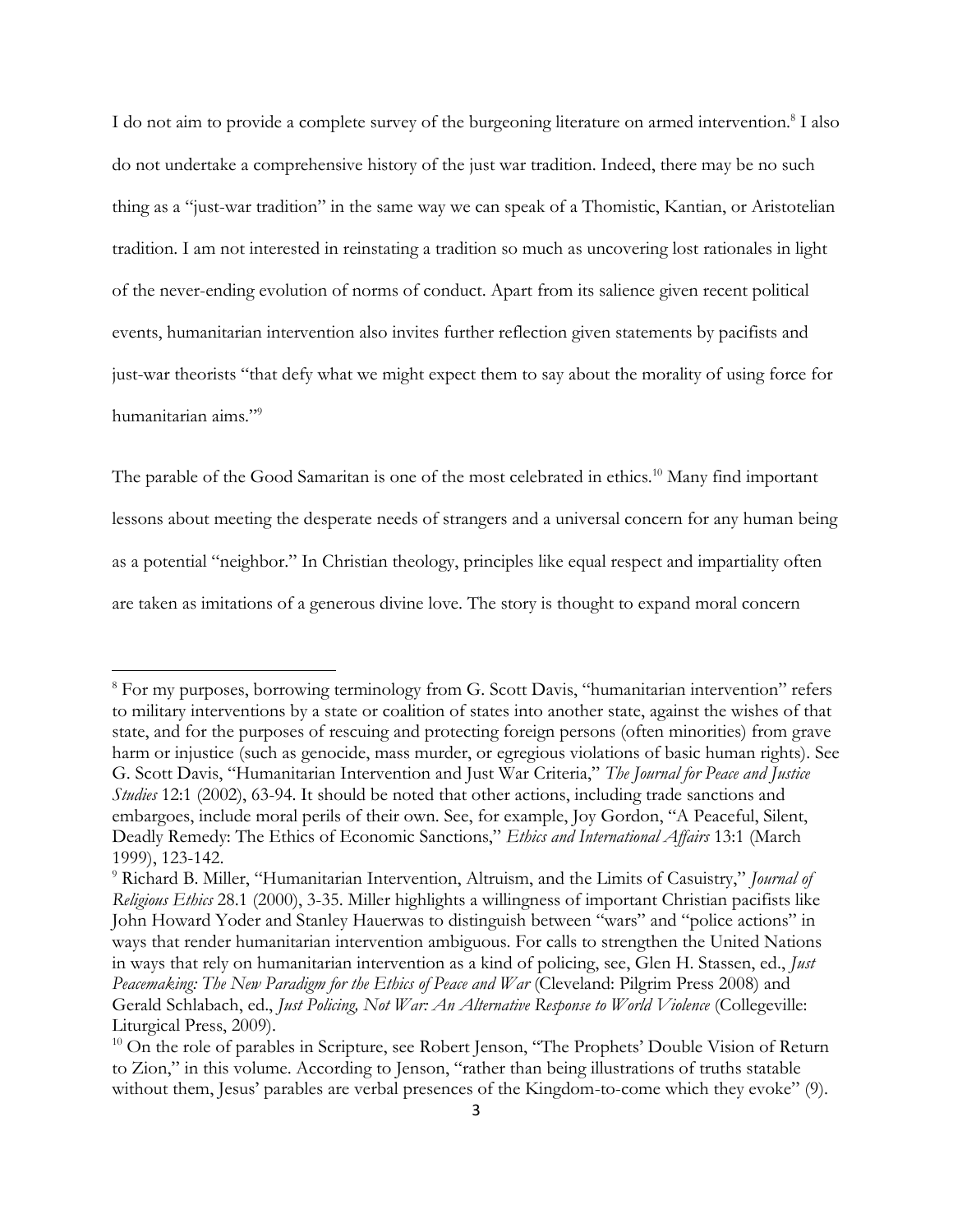beyond one's local community, thereby extending the Hebrew Bible's indication that at the heart of ethics is a commandment to love.<sup>11</sup> Yet it is a text with a fraught history in Jewish-Christian relations given a tendency for Christian readers to suggest that Jesus's rebuke was against Jewish legalism and particularism relative to Christian universalism.

Moral duties which are not confined to family, fellow citizens, or co-religionists have been particularly attractive to modern thinkers seeking to widen the realm of justice.<sup>12</sup> At a sociological level, loving another as a fellow creature made in the image of God has fostered compelling commitments to the equal dignity of persons and the creation of institutions that manifest this commitment. But it has a shadow side. In the 1940's, Henry Luce called upon America to be a "Good Samaritan" to the world, a harbinger of renewed concerns today about imperial domination and Christian "care for the world."

In the 1960s and 1970s, theologian Paul Ramsey linked the just war tradition to biblical notions of charity expressed in the parable by asking, "what do you think Jesus would have made the Samaritan

 $11$  For Jewish readings of neighbor love, see Ernst Simon, "The Neighbor (Re'a) Whom We Shall Love," in Marvin Fox (ed.), *Modern Jewish Ethics: Theory and Practice* (Columbus: Ohio State University Press, 1972), 29-56. Simon highlights a central shift from more restrictive readings of neighbor as "fellow Jew" (i.e., the Mishna, Maimonides) to "all humanity" (i.e., Mendelssohn, Cohen). A further move might re-interpret the Good Samaritan as *midrash* (rabbinic parable) interegarding the very identity of the Jewish People: see Berel Dov Lerner, "Samaritans, Jews and Philosophers," *The Expository Times* (2002), 152-156. For discussion of the identity of Israel, "compassionate righteousness," and ethical monotheism, see Shlomo Riskin, "The Significance—and Responsibility—of Israel's Return to Zion," in this volume.

 $12$  References to the Samaritan as an illustration of universal concern abound in secular moral and political philosophy. See, for example, Amartya Sen, *The Idea of Justice* (Cambridge, MA: Harvard University Press, 2009), 170-173. Sen retains a type of universalist reading, but suggests the primary point of "the story as told by Jesus is a reasoned rejection of the idea of a fixed neighborhood" (171).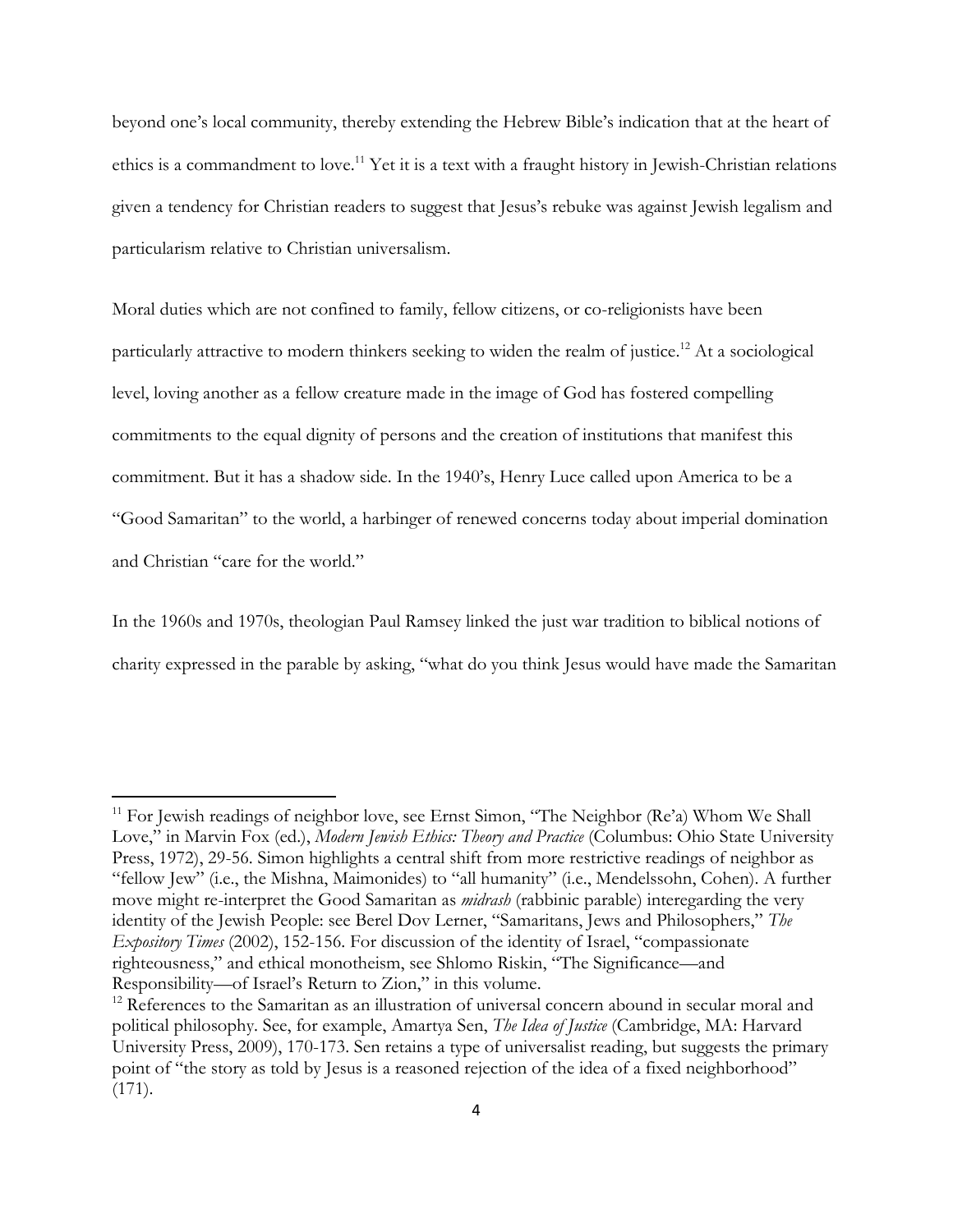do if he had come upon the scene while the robbers were still at their fell work?"<sup>13</sup> In criticizing the limited NATO bombing of Yugoslavia, Christine Chinkin concretizes Ramsey's abstract question:

What would the man going from Jerusalem to Jericho have felt had the Samaritan, instead of putting him on his own beast and taking him to an inn for safety, merely thrown stones at the thieves from his donkey as he passed safely by, which then precipitated murder and sexual abuse because there was no one present to offer the victim effective protection where and when it was needed?<sup>14</sup>

In pursuing the relevance of these questions today, my aims are more conceptual than empirical. Theorizing intervention no doubt has bearing on the very possibility of practical reasoning about warfare. Unintended consequences, mixed motives, and the fact that good will does not assure right action all should give extreme pause.

For these reasons, exposing the pieties of liberal humanitarian sentiment as pretext for new imperial politics is a major preoccupation of contemporary historians, philosophers, and pundits. This suspicion unmasks the supposed virtue of appeals to human rights as rationalizations for power, glory, and domination. Humanitarianism is exposed as yet another way great powers perpetuate their control. Yet, despite this suspicion of states, the moral appeal and political possibility of a human rights agenda linked to international legal norms and (*in extremis*) humanitarian intervention has grown dramatically since the end of the Cold War. For many citizens, the hope for something like a

<sup>13</sup> Paul Ramsey, *The Just War: Force and Political Responsibility* (New York: Scribners, 1968), 143. Robert Jenson characterizes this question as a "clichéd cheap shot, but it nevertheless demands an answer," in Robert Jenson, "Is Patriotism a Virtue?" *God and Country? Diverse Perspectives on Christianity and Patriotism* (New York: Palgrave MacMillan, 2007), 147-153 (149). According to Jenson, "a Christian must indeed be a pacifist in his own cause, but can hardly be so in the cause of his neighbors in the world."

<sup>&</sup>lt;sup>14</sup> Christine Chinkin, "The State That Acts Alone: Bully, Good Samaritan, or Iconoclast?" *European Journal of International Law* 11:1 (2000), 31-41 (35). Chinkin, however, argues that Samaritanism is not a good model for the reconstruction needed after intervention: "the Samaritan did not assume to control the future life of the man whom he had assisted; he gave money and went on his way" (39).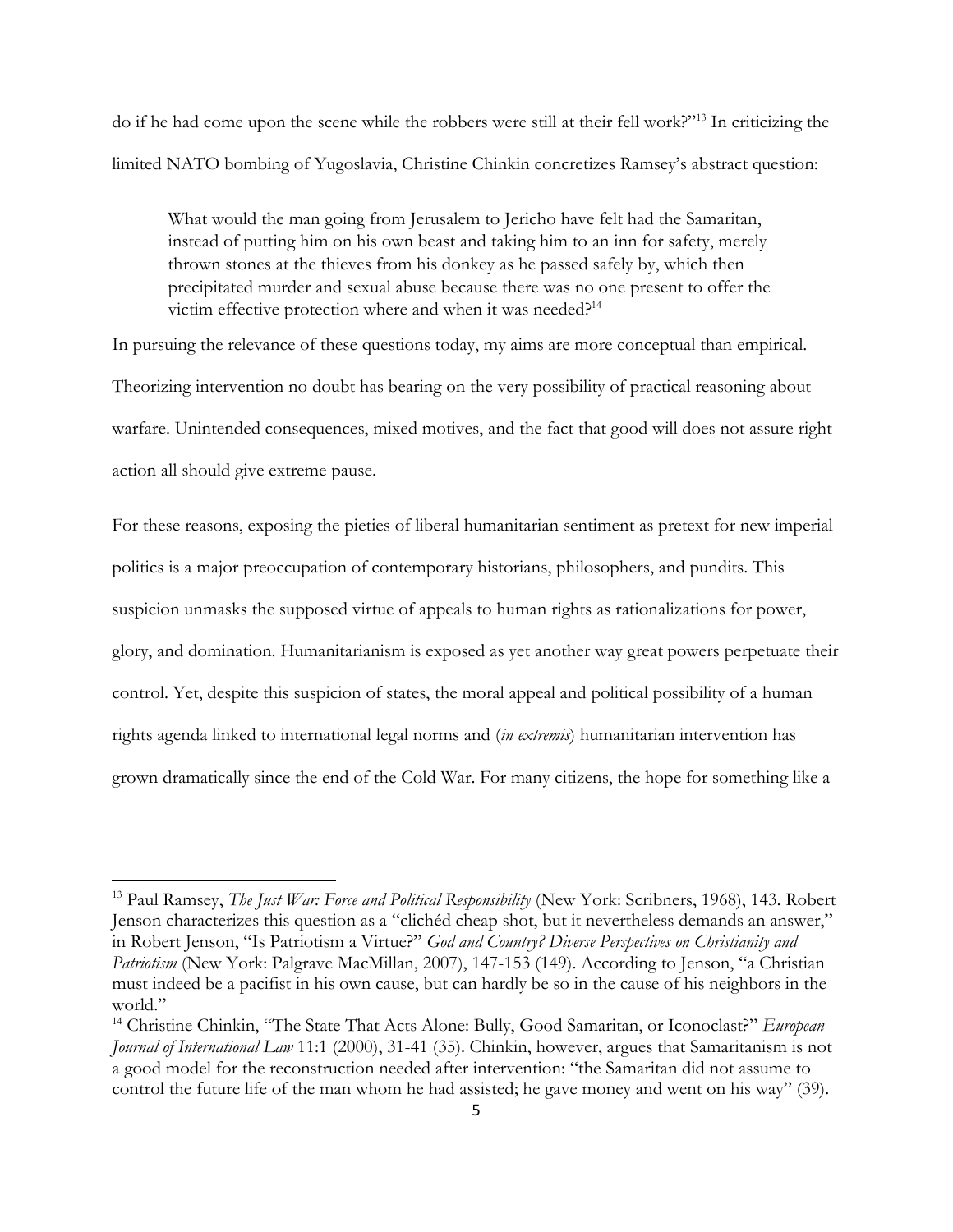commonwealth of nations under conditions of institutionalized legal norms seems the best hope for global order and earthly peace.

Recent studies have detailed these hopes in the face of ethnic conflict, genocide, and the various humanitarian crises in Somalia, Bosnia, Rwanda, Kosovo, East Timor, Iraq, Darfur, Sudan, and, more recently, Libya.<sup>15</sup> Some scholars emphasize the practical nature of human rights as a special class of norms for global politics faced with urgent needs and predictable threats.<sup>16</sup> Appeals to human rights and humanitarianism can also suggest a more ambitious cosmopolitan (often Kantian) vision that challenges the legitimacy of both nation-states and realist schools of international affairs. In religious circles, this vision taps into older theological notions of *ius gentium* that also chasten state sovereignty, though without subsuming all particular communities to an abstract universal.<sup>17</sup> These developments suggests possible coalitions between different communities wary of nationalism and liberal cosmopolitanism, but open to global legal norms as imperfect expressions of care for others in a violent world.

It is important to note the distinctive role of religious individuals and bodies in promoting human rights as expressions of theological commitments after World War II, even if the original *Declaration of Human Rights* resisted any single effort at their theoretical justification.<sup>18</sup> Most recently, the Vatican

<sup>15</sup> See, for example, Clifford Bob (ed.), *The International Struggle for New Human Rights* (Philadelphia: University of Pennsylvania Press, 2010).

<sup>&</sup>lt;sup>16</sup> Charles Beitz, *The Idea of Human Rights* (Oxford: University Press, 2009).

<sup>&</sup>lt;sup>17</sup> For a distinctively Christian account of cosmopolitanism as an alternative to statism or liberal cosmopolitanism, see Luke Bretherton, *Christianity & Contemporary Politics* (Oxford: Wiley Blackwell, 2010).

<sup>18</sup> See, for example, Jacques Maritain, "Introduction," in *UNESCO, Human Rights and Interpretations* (London: Allen Wingate, 1949); Mary Ann Glendon, *A World Made New: Eleanor Roosevelt and the Universal Declaration of Human Rights* (New York: Random House, 2001); and John S. Nurser, *For All Peoples and All Nations: The Ecumenical Church and Human Rights* (Washington, DC: Georgetown University Press, 2005).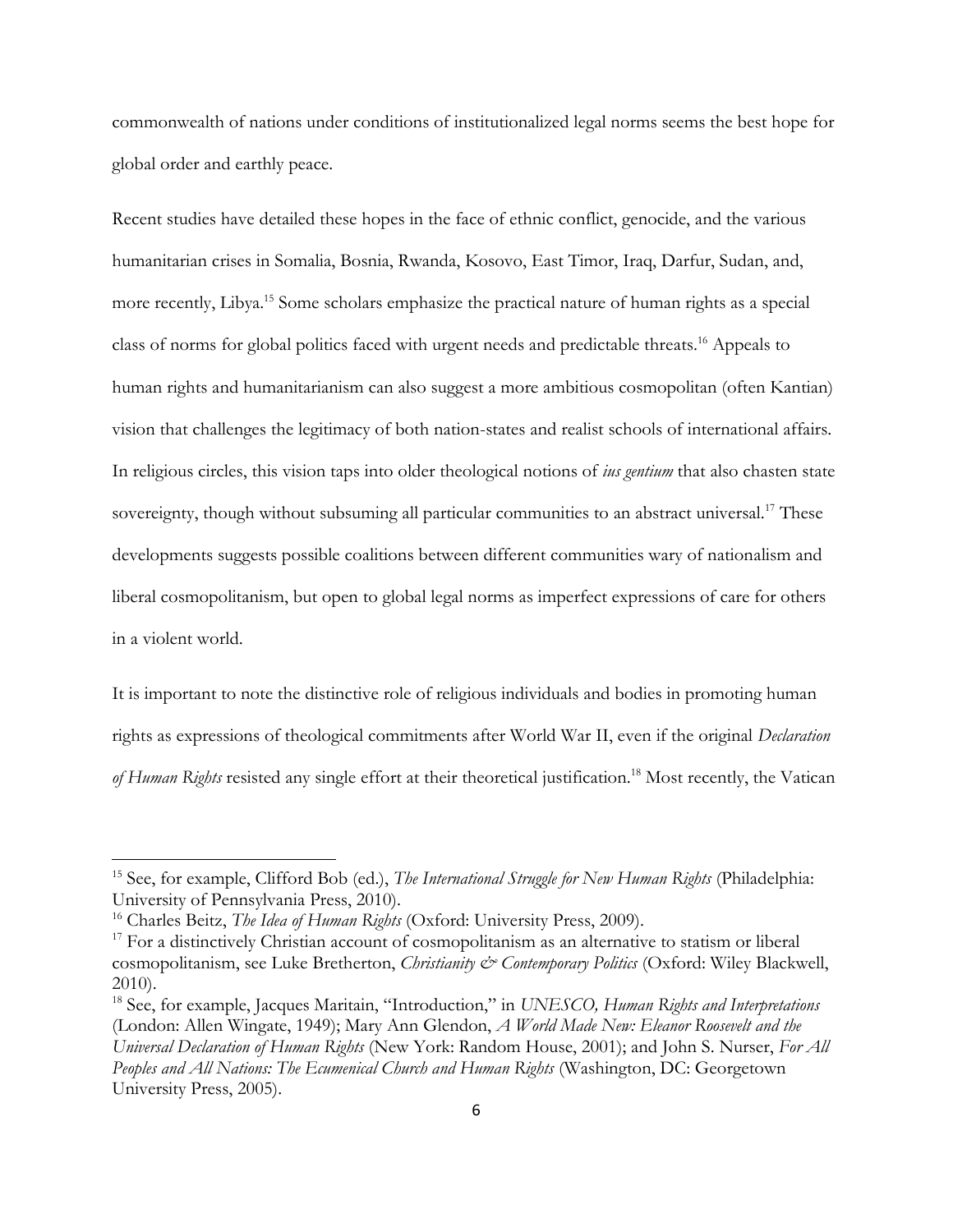and the World Council of Churches have supported the emerging doctrine of the Responsibility to Protect (R2P).<sup>19</sup> This doctrine aims to shift notions of sovereignty from the rights of states to their responsibilities for the most vulnerable.<sup>20</sup> I think this development parallels shifts within just war thinking from notions of *retribution* to *self-defense* to *protection of persons*.

Aspirations for justice and peace "*on earth* as it is in heaven" (as Christians pray in the Lord's Prayer) provoke both suspicion and admiration for these efforts at protection in the name of the Bible (cf. Lev. 19). Justice is a good for which humanity has an infinite desire but a limited capacity to achieve. Such is the conventional wisdom of much of modern religious ethics. Desire for justice is seen as a part of the desire for the transcendent, which in all its forms has the power to destroy at the same time as it offers life. Unsatisfied longings for justice are sources of love's grief in this world; it is a grief that can inspire religious violence.<sup>21</sup>

In the latter half of the twentieth-century, Reinhold Niebuhr's Christian Realism was closely allied with a secular realism that tried to respond to this grief. Niebuhr proposed what he thought he

 $\overline{\phantom{a}}$ 

<sup>20</sup> International Commission on Intervention and State Sovereignty, *The Responsibility to Protect* (Ottawa: International Development Research Centre, 2001). In addition to challenging conventional discussions of a "right to intervene" and national sovereignty, the commission's report emphasized a threefold set of responsibilities to "prevent", "react," and "rebuild."

<sup>19</sup> See Semegnish Asfaw, Guillermo Kerber, and Peter Weiderud (eds.), *The Responsibility to Protect: Ethical and Theological Reflections* (Geneva: World Council of Churches, 2005). For a critical assessment of this development in Protestant and Catholic teachings, see Esther Reed, "Responsibility to Protect and Militarized Humanitarian Intervention: When and Why the Churches Failed to Discern Moral Hazard," *Journal of Religious Ethics* 40.2 (Spring 2012), 308-344. Reed documents Christian enthusiasm for R2P, but notes emerging caution about "the militarization of humanitarian action, the blurring of humanitarian and other security-related or Western liberal political agendas" (309). Reed argues that "churches neglected to exercise an adequately strong ministry of ideology critique between September 2003 and September 2008 with respect to R2P" (314) and warns against "the emergence of a new culture of violence under the guise of church-blessed moral acceptability" (320). Reed, however, accepts intervention as a "necessary evil" (314).

<sup>&</sup>lt;sup>21</sup> See Eugene Korn's ""Without believing in God, I would never have had the power to do this": Religious Violence, Sacred Texts and Theological Values" in this volume—eds.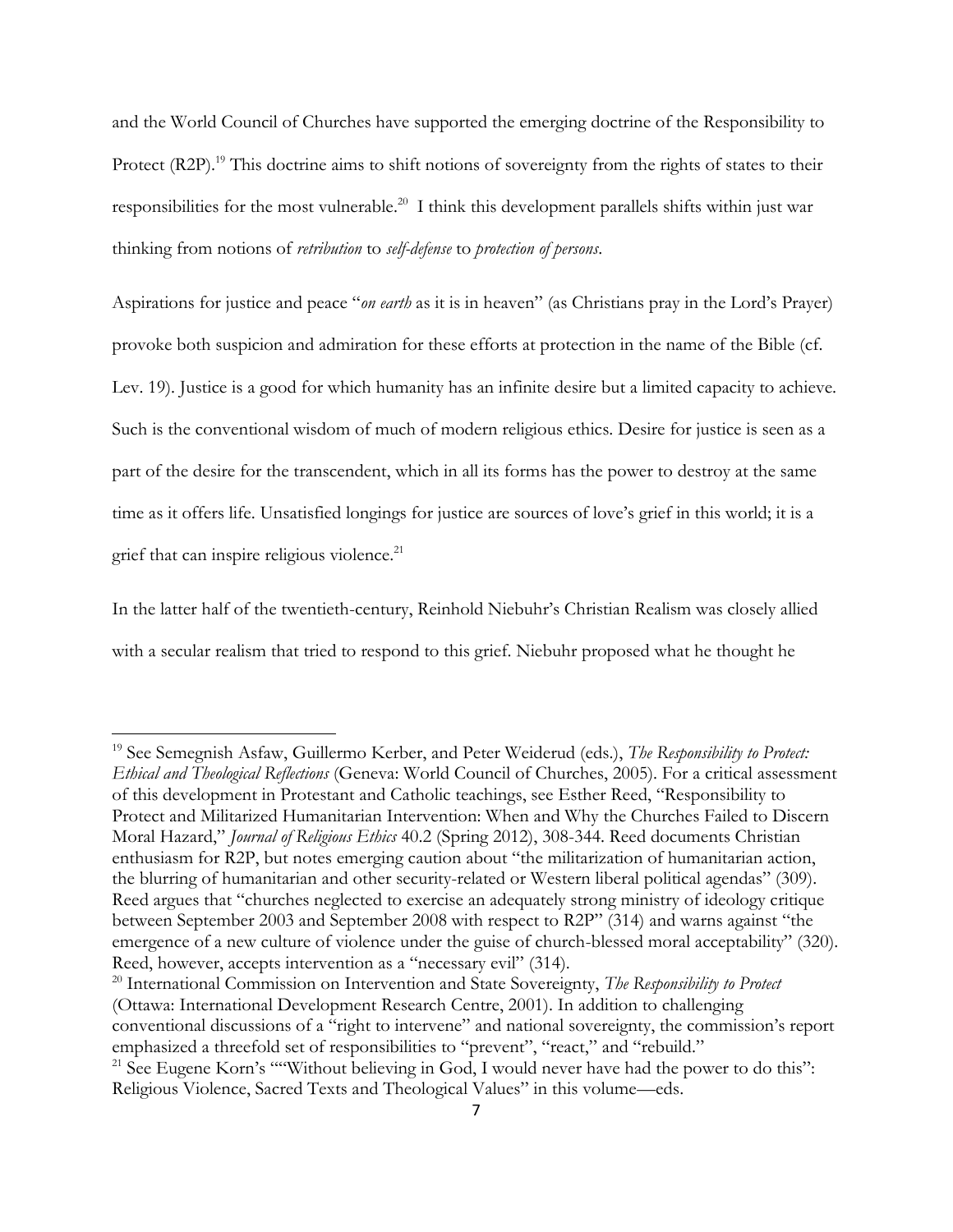found in Augustine: a vision of *relative* justice which combines a Lutheran insistence on the impossibility of achieving an ideal society and a reformer's desire to take responsible action against evil. He tried to avoid cynicism and sentimentalism in a world marked by self-interest and power. Given the realities of sin, he thought norms might be violated under necessity yet reasserted by acts of contrition or lament.

Augustine's famous account of the wise judge in Book 19 of the *City of God* was Niebuhr's paradigm for statecraft that requires choosing between lesser evils in a fallen world. Political facts, he thought, require mournful choices in the face of inevitable sinning, a position which led to a soft consequentialism unable to adhere to traditional just war prohibitions. Indeed, referring to Nazism, Niebuhr counseled "we ought to do whatever has to be done to prevent the triumph of this intolerable tyranny."<sup>22</sup> Invocation of necessity, he admitted, gets you caught up in evil even as you try to do good.

Despite efforts to navigate between Niebuhr's "dirty hands" and principled pacifism, doing *whatever has to be done* has dominated visions of international relations that pit state interests against moral values (despite political rhetoric to the contrary). Christian critics argue that Niebuhr's realism, with its opposition of faithfulness and effectiveness, replaced biblical eschatology with a genuinely tragic view of history. Efforts to overcome the tragic have become even more deadly with myths of national identity and sacrifice.<sup>23</sup>

Charles Taylor has diagnosed the "moral earnestness of benevolent determination" as "one of the central beliefs of modern Western culture: we all should work to improve the human condition,

<sup>22</sup> Reinhold Niebuhr, "To Prevent the Triumph of an Intolerable Tyranny," *Christian Century* 57, December 18, 1940.

<sup>23</sup> See Chris Hedges, *War is a Force That Gives Us Meaning* (New York: Anchor Books, 2002); Jonathan Tran, *The Vietnam War and Theologies of Memory* (Oxford: Wiley-Blackwell, 2010).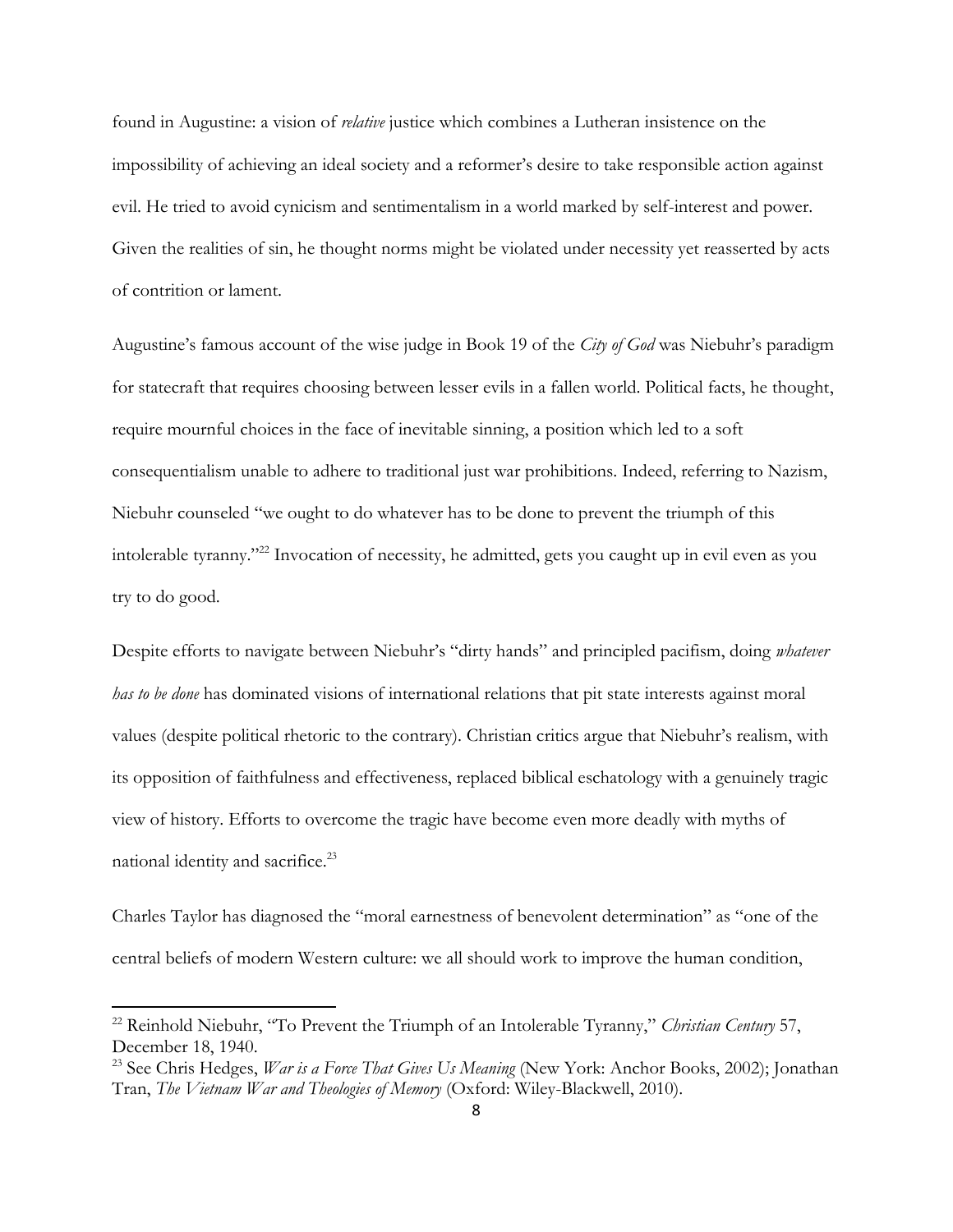relieve suffering, overcome poverty, increase prosperity, and augment human welfare."<sup>24</sup> His work displays the continuity between the zeal of Christianity and moralized secularism, tracing the transformation of the church's proselytizing work into a secular project of civilizing the world. For Taylor, this impulse reflects a fetishized and disembodied duty to promote human flourishing, a perversion of the contingency of the parable of the Good Samaritan. Whatever one makes of this loss, contemporary deliberations about humanitarian intervention are shaped by a growing awareness of connectivity as well as a variety of institutions and practices that mediate (and accelerate) a sense of responsibility between near and distant neighbors.

#### **Humanitarian Intervention and Just War Reasoning**

The renaissance of just war reasoning and its theologically motivated pacifist critics is a remarkable feature of political discourse over the past fifty years. Many resist this development. Despite their differences, principled pacifists and hard realists criticize efforts to think about doing justice through the use of force. Pacifists condemn the "moralization" of war as cover for ideology, a counterproductive strategy for defending rights, or a violation of deeply held convictions about the sorts of persons we should be and the sorts of virtues we should embody in resolving conflicts. Realists reject moral considerations that lie beyond national self-interest or endorse the necessity of immoral action, albeit with regret or remorse. Others argue that the conditions of modern warfare render traditional just war theory inapplicable, inspiring a *de facto* pacifism despite a logical possibility.

By my lights, contrary to these positions (not to mention "holy war"), the recovery of just war reasoning is welcome and urgent. If all killing is not murderous, just war thinking offers a way of critically evaluating force by casting its use in legal, political, and moral frameworks. It does not

<sup>24</sup> Charles Taylor, *Sources of the Self* (Cambridge: University Press, 1989), 85.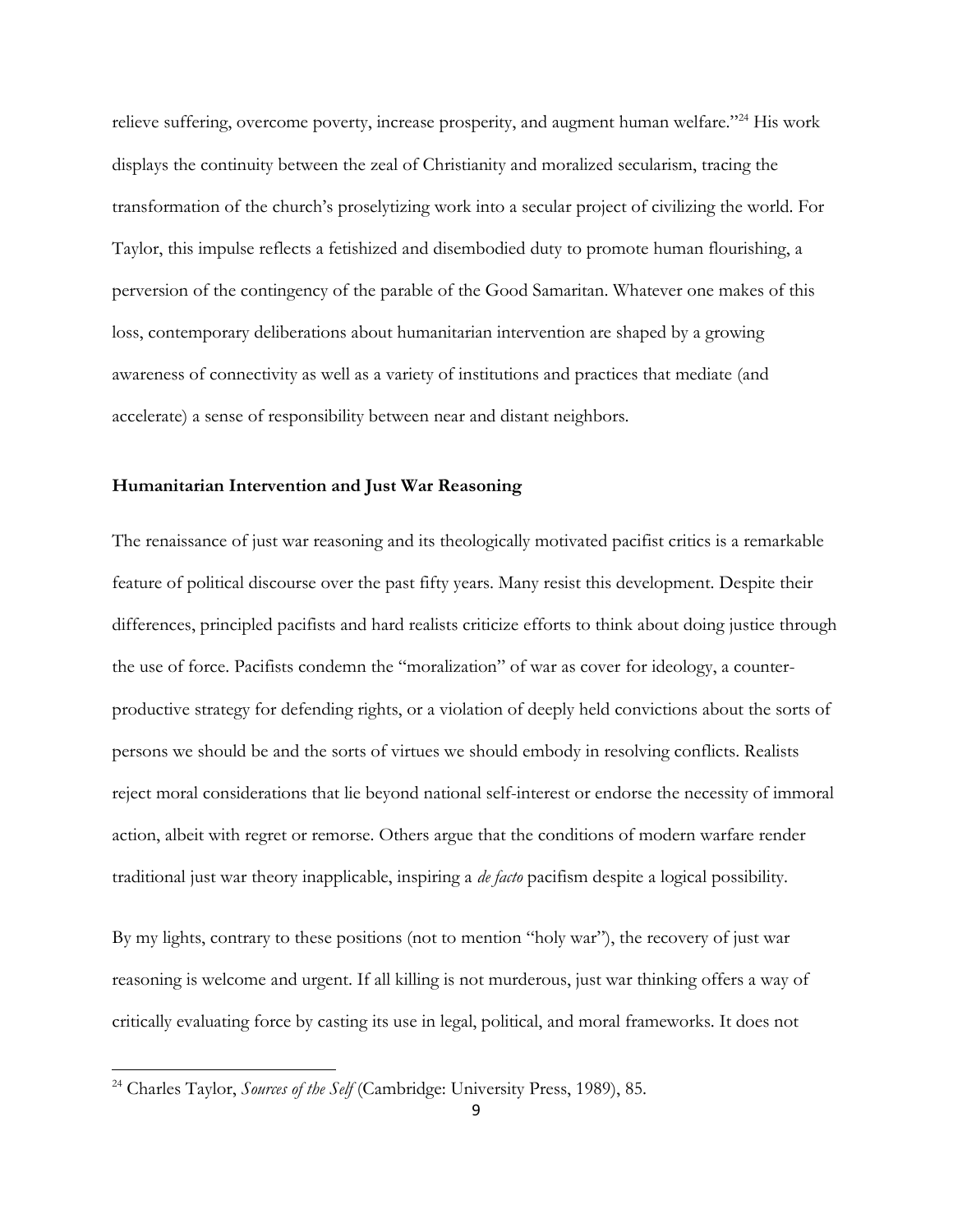abandon war to a vacuum. To be sure, resort to war is at the limits of human action. But it should not be condemned to an unintelligible twilight where ethics cannot speak or is rendered dumb by the need to finish the messy business quick and dirty.

This is one reason why thinkers like Augustine and Aquinas—who supported resort to war as an extraordinary extension of politics—did not consider any war to be "just" without remainder. The (now uncommon) liturgies of repentance for soldiers returning even from a "just war" recognize this gap. For these thinkers, resort to war as a duty of charity on behalf of others presupposes an absence of peace and ordinary means of conflict resolution. Aquinas summarizes the view: "peace is not a virtue, but the fruit of virtue."<sup>25</sup> Distinctively Christian reasoning about war sits uneasy with many realist assumptions that govern modern international relations theory. For example, Christians have claimed that they *owe* people charity (even self-sacrificial charity), and at its best, Christian just war thinking challenges military adventures that do not intend justice.

Most contemporary restatements of just war thinking and modern international law have been truncated by a failure to connect with diverse patterns of just war reasoning—including this appeal to charity and political responsibility.<sup>26</sup> Attending to different trains of thought and social imaginations may offer a more coherent way of defending and articulating resort to humanitarian intervention than continued exegesis of Article 51 of the UN Charter. These debates, couched

<sup>25</sup> Thomas Aquinas, *Summa Theologica*, translated by Fathers of the English Dominican Province (New York: Benzinger Brothers, 1948), II-II.29.3.3.

 $26$  The book most responsible for re-introducing the just war for political and moral theory is Michael Walzer, *Just and Unjust Wars* (New York: Basic Books, 1977). For all of its philosophical and historical virtues, Walzer's remarkable work is limited by his concern "not with the making of the moral world but with its present character" (xiv). By artificially detaching these two concerns, Walzer's recovery of the just war distorts or neglects key features of classical traditions. Whether or not this leads, in the end, to the consequentialist elements in his approach to the ethics of war is beyond the scope of this essay.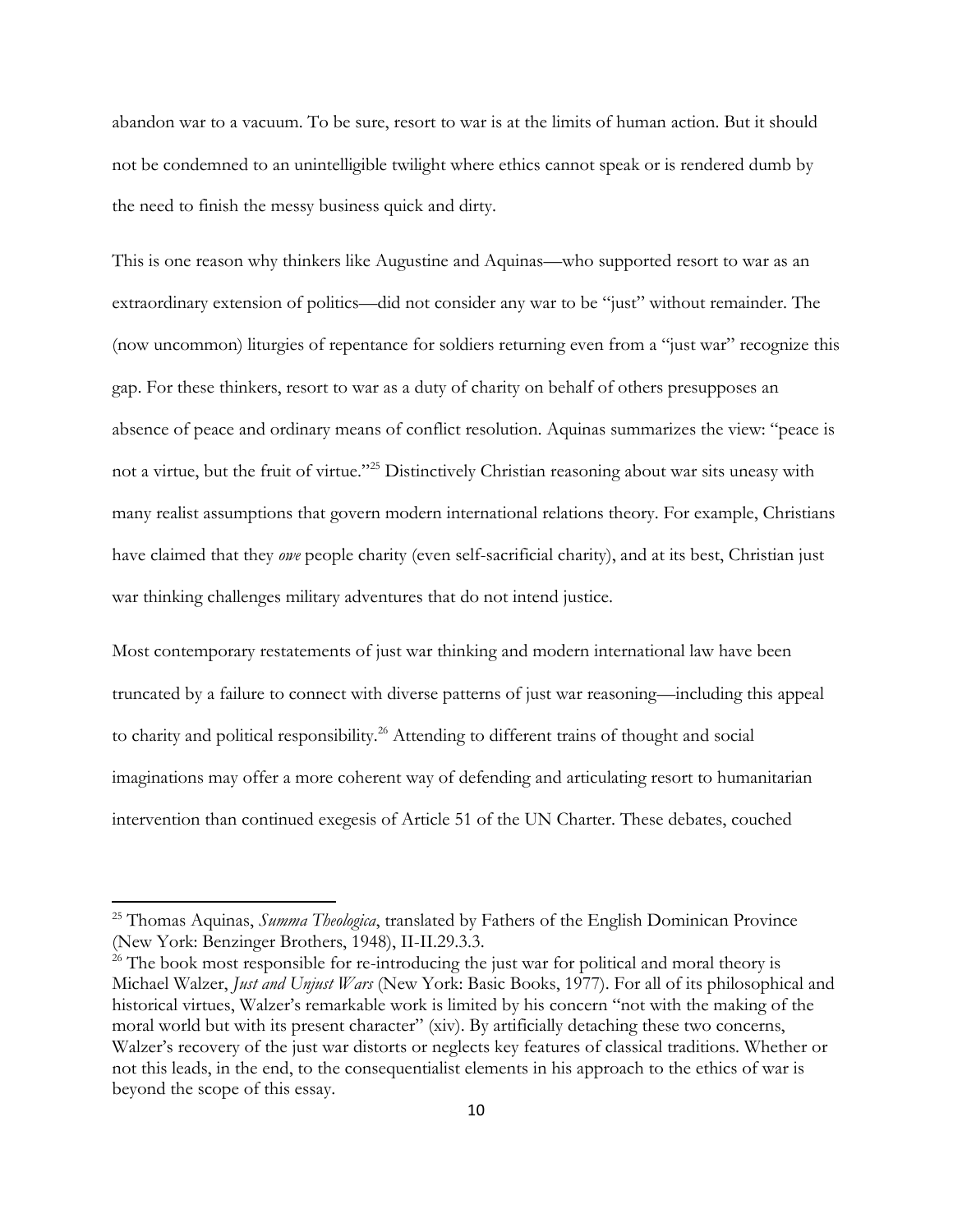primarily in terms of sovereignty versus human rights, piggyback on unwelcome assumptions about egoism versus altruism that betray their problematic distance from the common good notions that are central to just war thinking.

Just war reasoning has not always occurred in the context of a states-system or within the vocabularies of rights and utility. These moral languages and the strengths of a states-system are important realities for contemporary theorizing that can be *means* for instituting justice. They played an important role in the development of just war ideas that sought to restrain the arbitrary violence of Europe. Reasons for action should not be guided by radical alterations in our nature and circumstance. Political ethics should be, for creatures like us and in a world like ours, a thesis that might be raised against the pacifist and so-called realist alike. It is helpful to contest what these logistical and psychological conditions in fact might be, especially given emerging international political and constitutional forms. John Rawls calls this task "realistically utopian: that is, as probing the limits of practicable political possibility."<sup>27</sup> Political and philosophical fictions, like theological speculation, can clarify even if they can also obscure. But moral theorizing need not be limited the status quo and its assumptions about what constitutes the basic dilemma of intervention.

The twentieth-century revival of just war reasoning was primarily a revival of late medieval and early modern criteria for resort to war (*jus ad bellum*) and for the means of war (*jus in bello*). There is a heuristic value in codification, and even greater virtue in the announcement of moral principles through convention and treaty. Most notably, the *jus in bello* principle of discrimination has become a

<sup>27</sup> John Rawls, *Justice as Fairness: A Restatement*, ed. Erin Kelly (Cambridge, MA: Harvard, 2001), 4. Rawls' extension of political liberalism to international relations, however, appears to be an essentially conservative position that assumes a fairly traditional understanding of states as sovereign independent actors. For criticism of Rawls, see Eric Cavallero, "Popular Sovereignty and the Law of Peoples," *Legal Theory* 9 (2003), 181-200.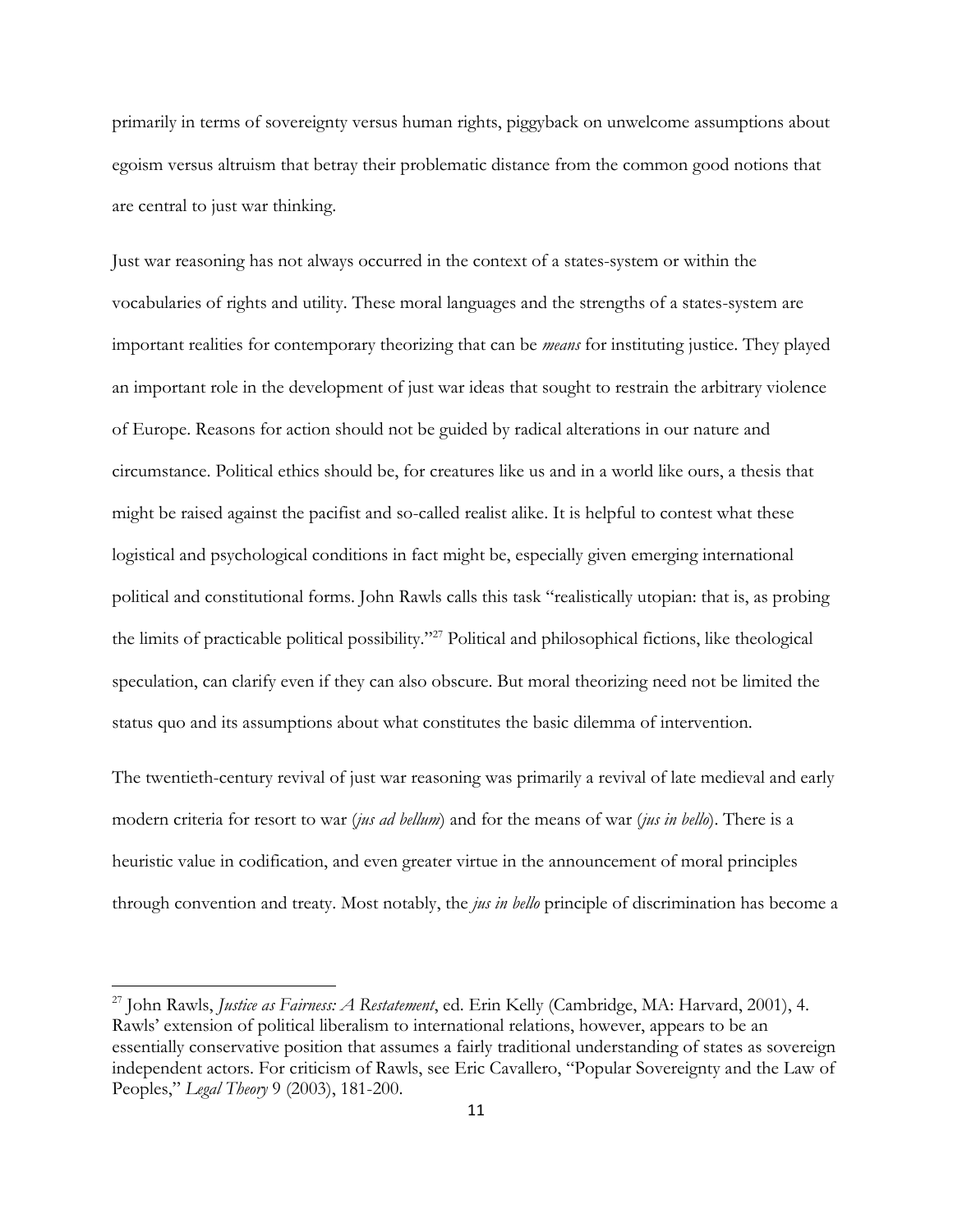staple of a common moral vocabulary. This publicity offers a grammar for thinking about war. It may have even had the effect of encouraging discriminate targeting and promoting selective conscientious objection. Nevertheless, the popular reduction of just war reasoning to a checklist of deontic norms can eclipse the logic behind its reasoning and perpetuate its abuse.<sup>28</sup> It risks turning practical reason into a decision machine or mere speculation. Public dialogue and social criticism suffer under the pretense of analysis, argument, and deliberation.

An alternative approach joins morality with a political philosophy that does not divide *jus in bello* from *jus ad bellum*. To get to this position, consider a modern dispute about just resort to war. The widely discussed 1983 pastoral letter of the Catholic bishops of the United States, *The Challenge of Peace*, revised previous understandings of *jus ad bellum* by invoking a "presumption against the use of force."<sup>29</sup> This presumption, aimed at finding common ground between pacifist and just war streams of the Catholic tradition, occasioned fierce debate. Some defend the move as consistent with a *prima facie* duty not to harm that may only be overridden by other *prima facie* obligations. The possibility of just war is still defended, but the burden of proof shifts as a corrective to the historical abuse of just war criteria by advocates of war. Critics, however, argue that traditional just war criteria (especially last resort and right intention) *already* stringently constrain resort to war.

<sup>&</sup>lt;sup>28</sup> Oliver O'Donovan, who I follow here, argues that the modern distinction between just resort to war and just conduct in war is a "secondary casuistic distinction, not a load-bearing one," in *The Just War Revisited*, 15.

<sup>29</sup> National Conference of Catholic Bishops. Ad Hoc Committee on War and Peace, *The Challenge of Peace: God's Promise and Our Response* (Washington, DC: United States Catholic Conference, 1983), paragraph 120. According to the statement, "the moral theory of the 'just-war' or 'limited war' doctrine begins with the presumption which binds all Christians: We should do no harm to our neighbors; how we treat our enemy is the key test of whether we love our neighbor; and the possibility of taking even one human life is a prospect we should consider in fear and trembling" (paragraph 80).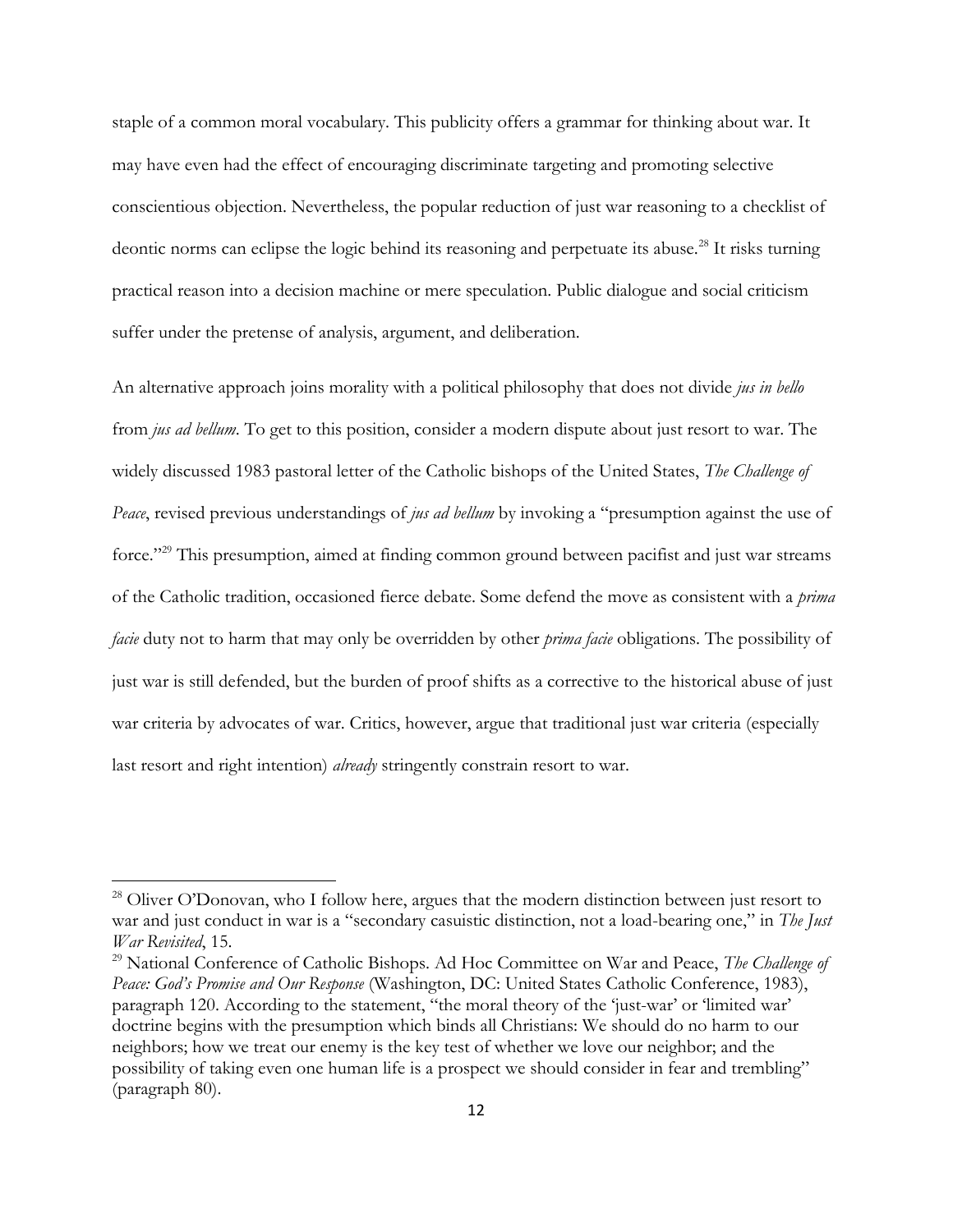In fact, if there is a motivating presumption, it is a "presumption against injustice." On this view, an alleged presumption against the use of force reflects not simply a narrow construal of the criteria preempting their appropriate work of constraint—but a massive revision of political authority ordered to justice and peace. Here we find a deeper logic of classical just war reasoning.

Just war reasoning, on this account, aims to "vindicate" grave wrongs with a controversial judicial model (often punitive) in mind. To understand war as an exercise of practical reason that enacts the rule of law places it closer to ordinary acts of political judgment than is usually supposed. It also invites radical skepticism about armed conflict conceived as judicial vindication because of the violation of sovereignty and a rejection of *punishment* as a just cause in contemporary just war thinking.<sup>30</sup> To this skepticism, the just war idea responds by putting force into the creative service of a law-governed justice rather than merely self-defense, vengeance, or territorial expansion. A contemporary exponent of the proposal argues that doing justice in war stands "in relation to the exercise of domestic justice as an emergency operation, performed in a remote mountain-hut with a penknife, stands to the same surgery performed under clinical conditions in a hospital."<sup>31</sup> The emergency operation diagnoses the injustice, rights the wrong, and prospectively aims to create better conditions in these remote areas. One prominent case of the "emergency" is humanitarian intervention: the extension of judgment beyond a domestic sphere of authority.

The flowering of the tradition in the sixteenth and seventeenth centuries presupposed an international law of nations—*ius gentium*—that sought to chasten national absolutism much like the

<sup>&</sup>lt;sup>30</sup> For a critique of retributive notions of war, see David Luban, "War as Punishment," *Philosophy & Public Affairs* 39:4 (2012), 299-330. Luban distinguishes war as punishment from the possibility of international criminal justice. Kurt Richardson's essay in this volume, "Punitive War: Persuasion and Aversion," offers a valuable discussion of explicit and implicit theologies of war and retribution. <sup>31</sup> Oliver O'Donovan, *The Just War Revisited*, 18.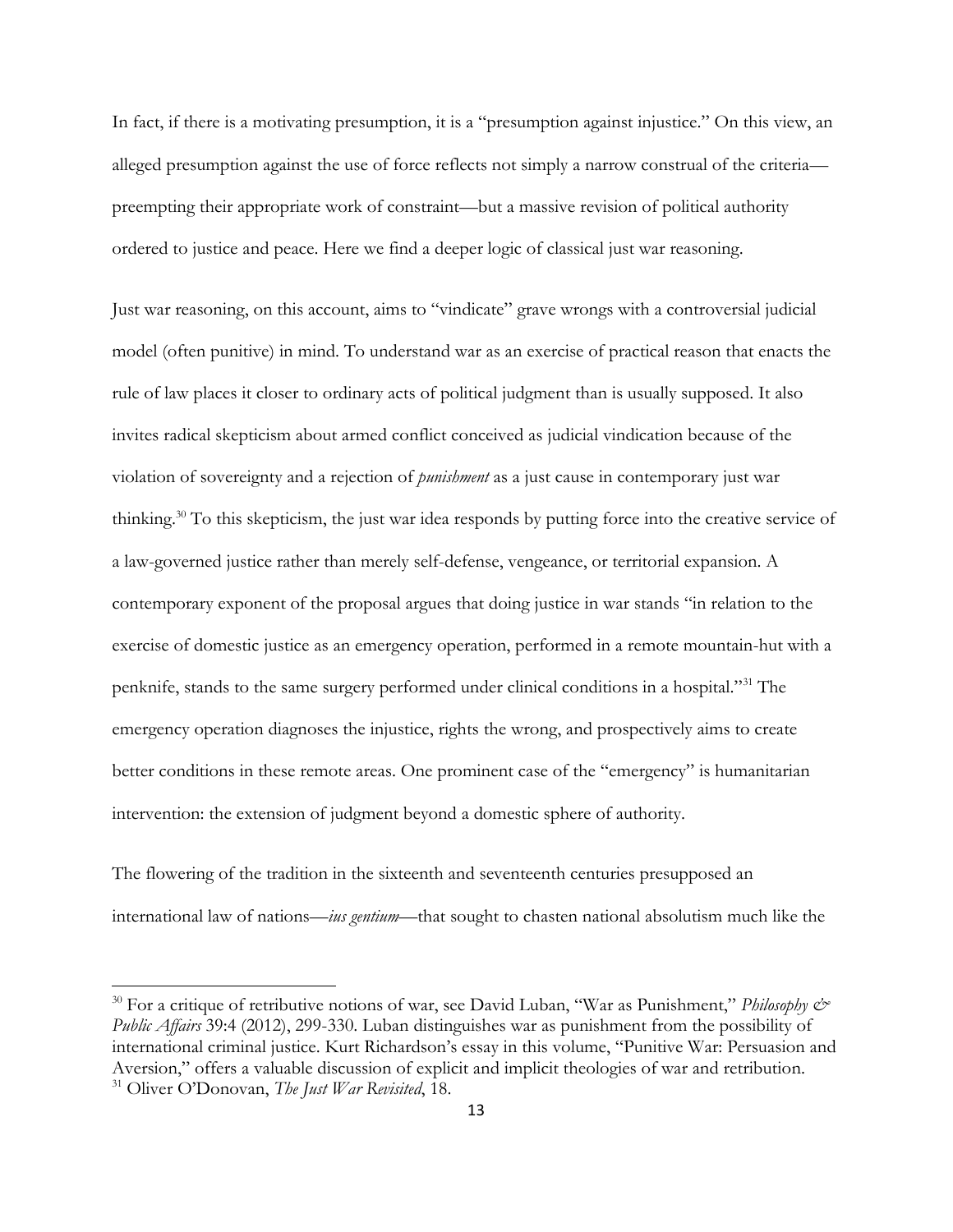"responsibility to protect" does today. Here the claim is that the right exists prior to institutions of right. To restrict just war to wars of defense formally abandons this conception—and may even provide incentives for provocation so that "self-interest" might be deceptively invoked. Many modern thinkers believe that domestic politics is a matter of pitting narrow self-interests against each other in order to issue public benefit. Critics of this Mandevillean approach are many. Can international relations avoid this approach? The just war idea offers an alternative by proposing the possibility of public acts of justice.

To imagine global justice, however, does not imply an apolitical situation. Some early Christians like Tertullian did show enthusiasm for cosmopolitanism: "nothing is more foreign to us than the state (*res publica*). One state we know, of which all are citizens—the universe."<sup>32</sup> This view implies a moral order prior to existing political order, but it would fund later Protestant discussions of constitutional republicanism that sought to make political leaders responsible to the rule of law. Augustine, the great Christian critic of empire, could even imagine a possible world government: "the admission of all who belonged to the empire to the fellowship of the city, so that they became Roman citizens."<sup>33</sup> Yet dominant traditions in Christianity, usually invoking Romans 13, do not abandon distinct political communities. Augustine himself, unlike some of his fellow *moral* cosmopolitans, would reserve hope for world government to the heavenly city. In the condition of Babel, and the time between the times, various distinct political authorities were construed as blessing rather than curse.

<sup>32</sup> Tertullian, *Apologeticus* 38, in *From Irenaeus to Grotius: A Sourcebook of Christian Political Thought*, Oliver O'Donovan and John Lockwood O'Donovan eds. (Grand Rapids: Eerdmans, 1999), 26.

<sup>33</sup> Augustine, *City of God*, trans. R.W. Dyson (Cambridge: University Press, 1998), 5.17. Elsewhere, Augustine claims that "if men were always peaceful and just, human affairs would be happier and all kingdoms would be small, rejoicing in concord with their neighbors" (4.15).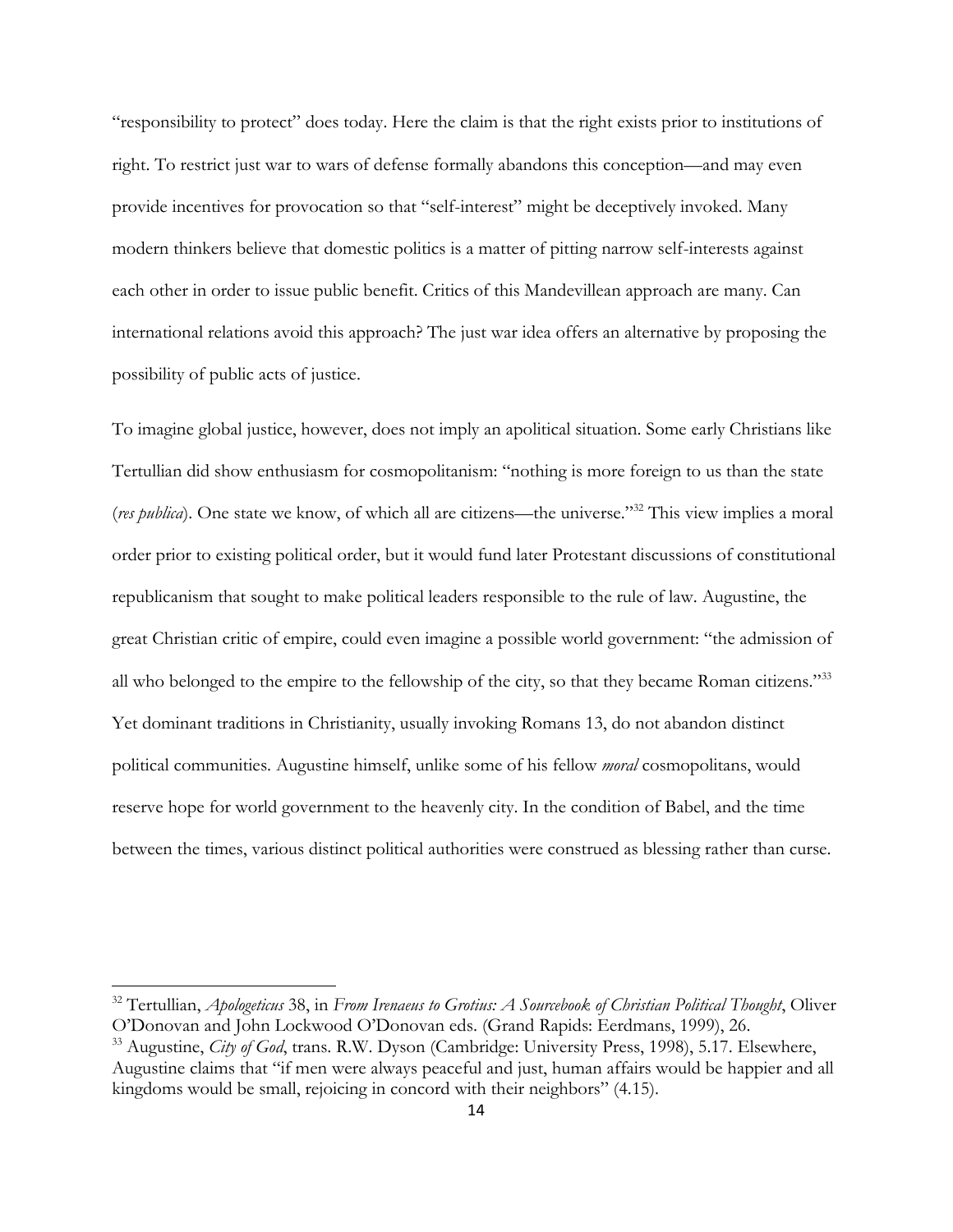Much of Christian political thought has embraced the idea that political authority responds to an existing communal identity shaped by "local" histories and shared narratives. Updating classical just war in terms of humanitarian intervention need not abandon a reasonable commitment to multiple political identities. Francisco di Vitoria, for example, offered a defense of the "true dominion" of non-Christians during the Spanish conquest of America. He did not believe that the mere violation of the natural law justified intervention. However, he was willing to endorse selective intervention on the grounds that gross injustice should inspire the virtuous to action. In modern terms, these justifications include claims that states, which violate human rights on a massive scale, are failed states. To imagine the possibility of this justice rejects a strictly antagonistic view of global politics. Vitoria writes:

The victor must think of himself as a judge sitting in judgment between two commonwealths, one the injured party and the other the offender; he must not pass sentence as the prosecutor but as a judge. He must give satisfaction to the injured, but as far as possible without causing utter ruination of the guilty commonwealth.<sup>34</sup>

This view, with its gesture to a transcendent judge, may fit better with a tradition of natural law rather than legal positivism. Indeed, some critics argue there is an internal incoherence in the mixture of these two traditions in contemporary human rights discourse.<sup>35</sup> Modern appeals to "crimes against humanity" or acts "that shock the conscience of mankind" imply something like this transcendent perspective on law or metaphysics.

I have not here argued for a particular authority in the modern world as just and competent to aspire to this judicial activity, whether it be the United Nations, regional security alliances, "coalitions of

<sup>34</sup> Francisco di Vitoria, *De iure belli relectio* 3.9.60, in *Vitoria: Political Writings* (Cambridge: University Press, 1991), 327.

<sup>35</sup> See Costas Douzinas, *Human Rights and Empire: The Political Philosophy of Cosmopolitanism* (New York: Routledge, 2007), 15-26. On the tension between international law and premodern traditions of natural law, see Terry Nardin, "The Moral Basis of Humanitarian Intervention," *Ethics & International Affairs* 16:2 (2002), 57-70.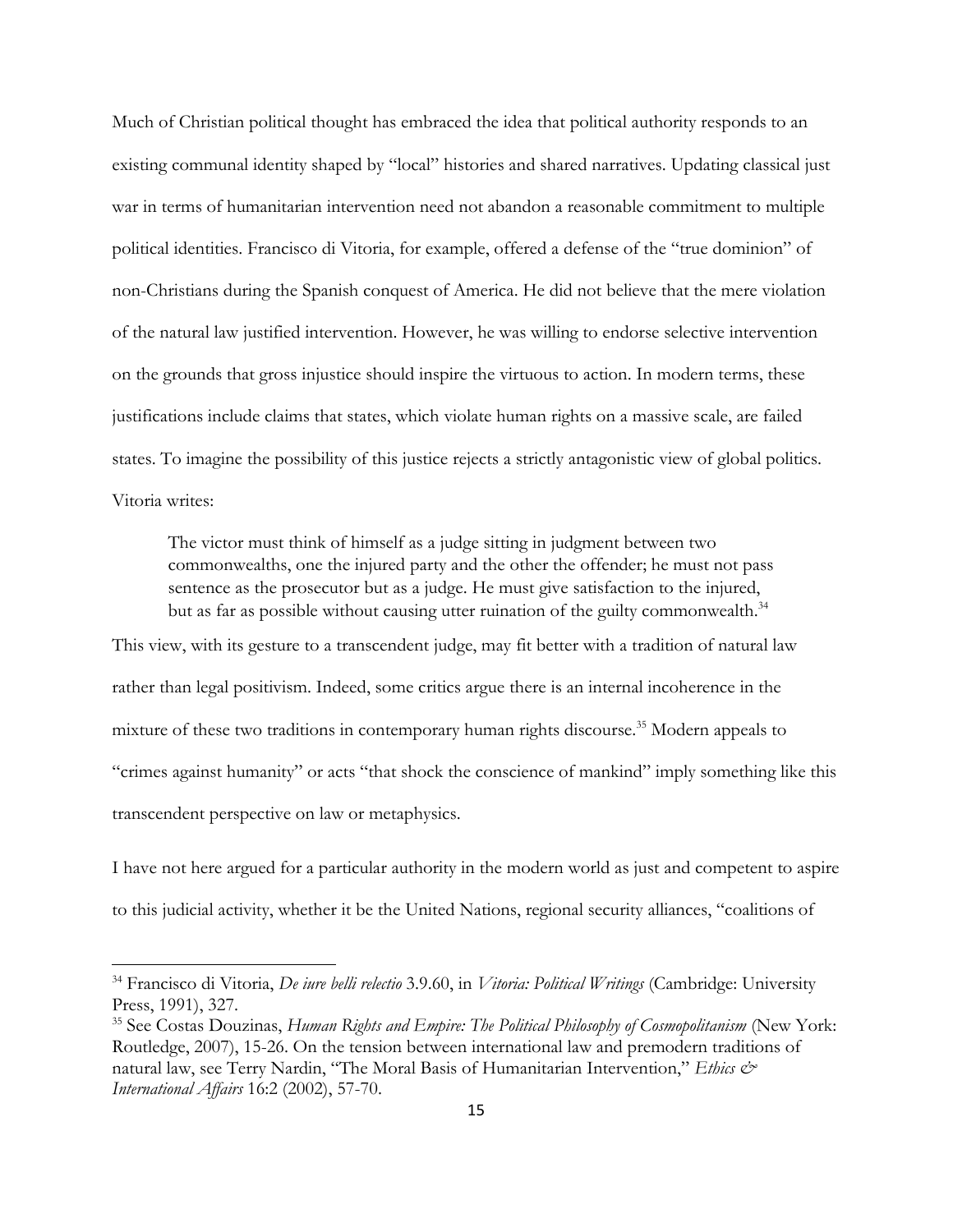the willing," or individual nation-states like the United States. Humanitarian intervention most often becomes a live option when institutions of justice are not working properly.

#### **Charity and Justice**

 $\overline{\phantom{a}}$ 

The possibility of doing justice in war arose in Christian thought as a paradoxical expression of neighbor-love in a fallen world. Enlightenment thinkers influenced by this tradition secularized central Christian concepts of charity into compassion for "humanity," which provided soil for the flowering of modern rights language. Christian pacifists find the notion of marshaling love in the service of war to be the very perversion of love. As political advocates of an "ethic of care" suggest, however, love as a civic virtue can motivate concern for the vulnerable that subsequently justifies (potentially extensive but not unlimited) coercion on their behalf. Love both defines the end and limits the means by which we pursue this end.

Augustine famously argued in his letter to Boniface that "even wars will be waged in the spirit of benevolence."<sup>36</sup> But this Augustinian application of the spirit of benevolence should not governed simply by analysis of motives. A charitable motive does not justify injustice. Motives cannot do all the work of morality (although below, I argue that it should do some). Augustine considered lethal self-defense wrong because it entails preferring one's own life to that of another for whom Christ died. Only the public defense of innocent others might curb inordinate self-assertion. Augustine's writings on love and war focus more on the evaluation of persons than acts. The "law of love" in writers like Aquinas, Suarez, Vitoria, and Grotius, however, imposed strong constraints on right action. In fact, they required aiming action toward the most virtuous acts as a matter of justice. The

<sup>36</sup> Augustine, *Ep*. 138, in *Augustine: Political Writings*, E.M. Atkins and R.J. Dodaro eds. (Cambridge: University Press, 2001), 38.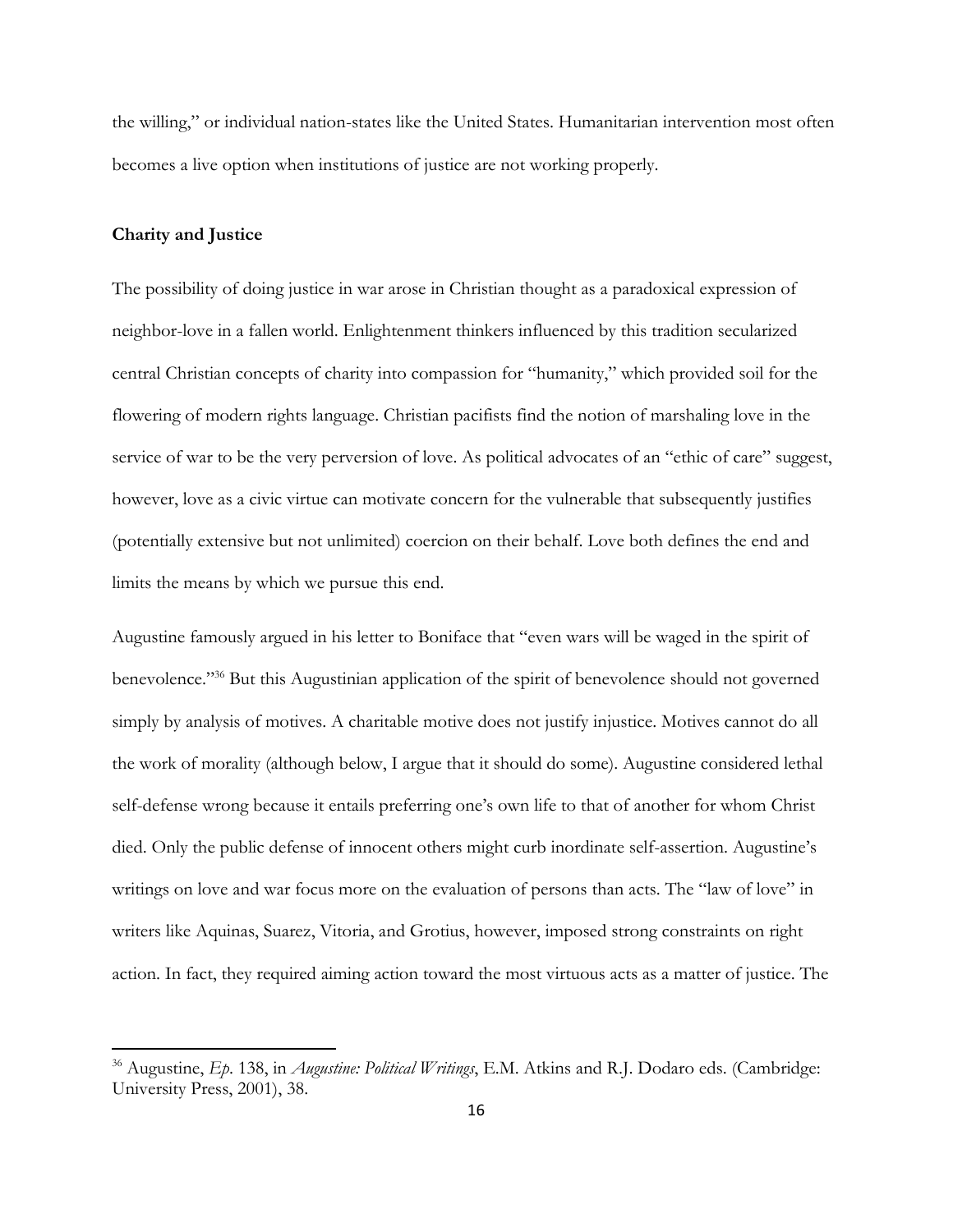virtuous act is also the best act. Aquinas locates his discussion of war within his treatise on the virtue of charity.<sup>37</sup> Suarez's treatment concludes his work *De triplici virtute theologica*, the third part of which is *de caritate*. This effort to maintain love's relation to justice was split apart in the early modern period, often contrasting "public" reasons of justice against "private" motives of love. For many, the very idea of a humanitarian war is an "oxymoron," especially given the sad history of humanitarian missions

Paul Ramsey tried to recover this internal dynamic between love and justice by restoring the relation of war and political responsibility. He argued that "the western theory of the just war originated, not primarily from considerations of abstract or 'natural' justice, but from the interior of the ethics of Christian love, or what John XXIII termed 'social charity.'"<sup>38</sup> Charity is not simply a feeling of benevolence; it is a learned practice. For Ramsey, "while Jesus taught that a disciple in his own case should turn the other cheek, he did not enjoin that his disciples should lift up the face of another oppressed man for *him* to be struck again on *his* other cheek."<sup>39</sup> Many interpreters point out that the Good Samaritan is not a "model of heroic, individual extraordinary self-giving at all, but rather a model of love based on interdependence."<sup>40</sup> In fact, it was because he was able to *trust* the innkeeper (another member of a despised group) that he was able to go about his personal affairs. For Ramsey, the compassion of the Good Samaritan invites these further steps:

<sup>37</sup> Aquinas, *Summa Theologica,* 2-2.40, set within *de vittiis oppositis caritati* (cf. 34 prol.). On charity and justice in the Jewish tradition, see Meir Soloveichik, "Tzedek and Interfaith Relations," in this volume.

<sup>38</sup> Paul Ramsey, *The Just War*, 142.

<sup>&</sup>lt;sup>39</sup> *Ibid.*, 142-143. For Ramsey, "it is the work of love and mercy to deliver as many as possible from tyranny, and to protect from oppression, if one can, as many of those for whom Christ died as it may be possible to save" (143).

<sup>&</sup>lt;sup>40</sup> Gerald Schlabach, *For the Joy Set Before Us: Augustine and Self-Denying Love* (Notre Dame, IN: University Press, 2001), 150.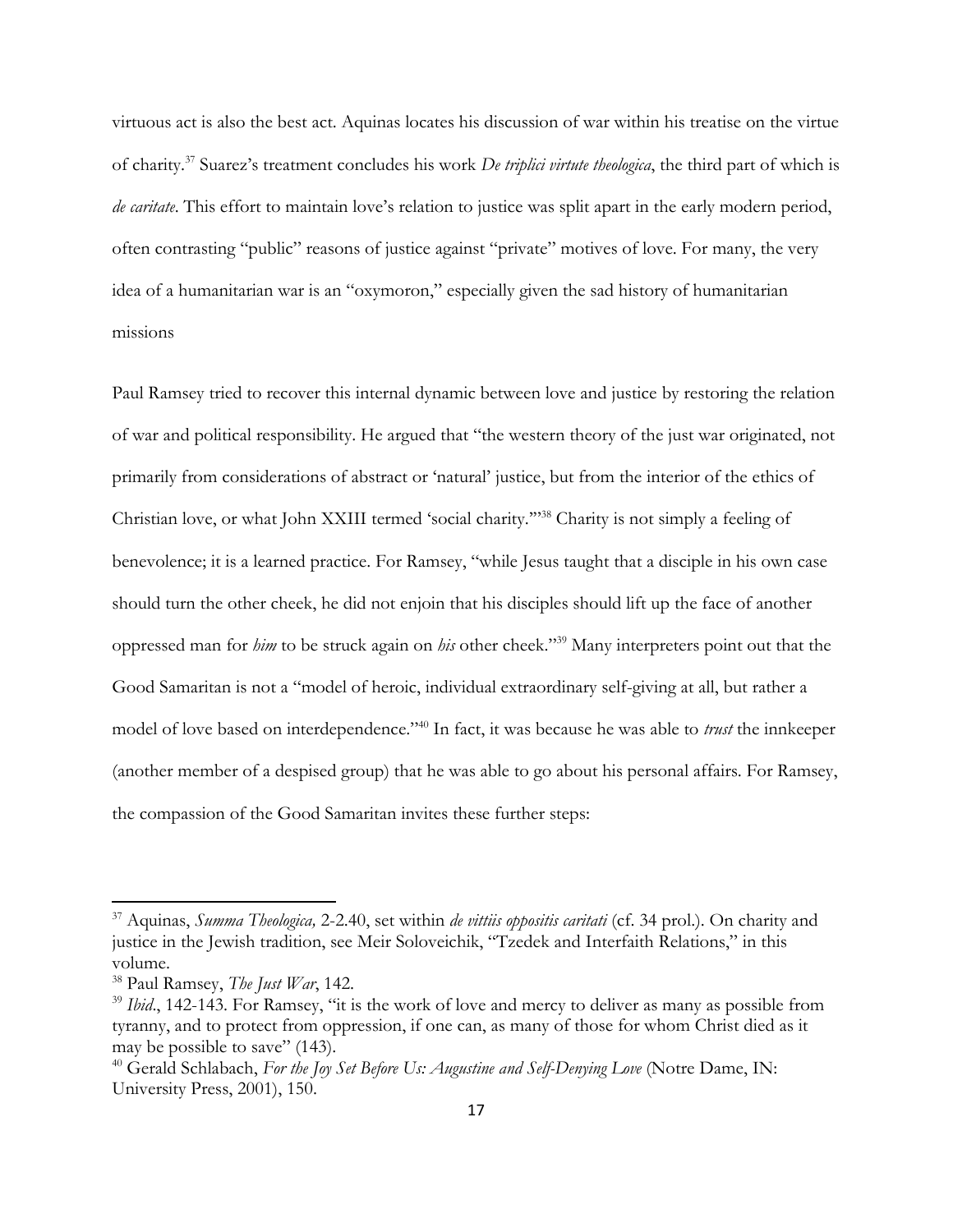It would have been a work of charity, and not justice alone, to maintain and serve in a police patrol on the Jericho road to prevent such things from happening. By yet another step, it might well be a work of charity to resist, by force of arms, any external aggression against the social order that maintains the police patrol along the road to Jericho. This means that, where the enforcement of an ordered community is not effectively present, it may be a work of justice and a work of social charity to resort to other available and effective means of resisting injustice.<sup>41</sup>

Ramsey's work, like much of just war theory in the twentieth century, focused primarily on *jus in bello*. He did not pursue *jus ad bellum* beyond these imaginative readings of the parable of Jesus. Ramsey admitted war was the "alien work" of love. But his writings tend to offer a cleaner conscience than his Augustinian predecessor, Reinhold Niebuhr. Niebuhr thought war was a paradoxical demand of sober realism, promoting a kind of agonism that relies on stark separation of love from justice.

I want to extend and append Ramsey's project by thinking about *humanitarian intervention* in terms of an ethics of virtue. Right actions are what virtuous people do. For Christians, charity is the greatest virtue. So a right action, for this tradition, is what a loving person does. Considerations of justice and utility may give shape to the experience of love without grounding morality in either of these values as a sole justification. Attention to motives does not defeat concern for right action or good consequences. We should reject the dichotomy between "motive" and "outcome" approaches to humanitarian intervention. The truly loving person acts well because the character of her loves place her in just relations with others; that is, love is ordered. Right intention, however, has been neglected

<sup>41</sup> Ramsey, *The Just War*, 142. Ramsey's argument is similar to Henry Shue's claim that protection of negative rights requires institutions like police force and criminal courts. See Henry Shue, *Basic Rights: Subsistence, Affluence, and US Foreign Policy* (Princeton: University Press, 1996).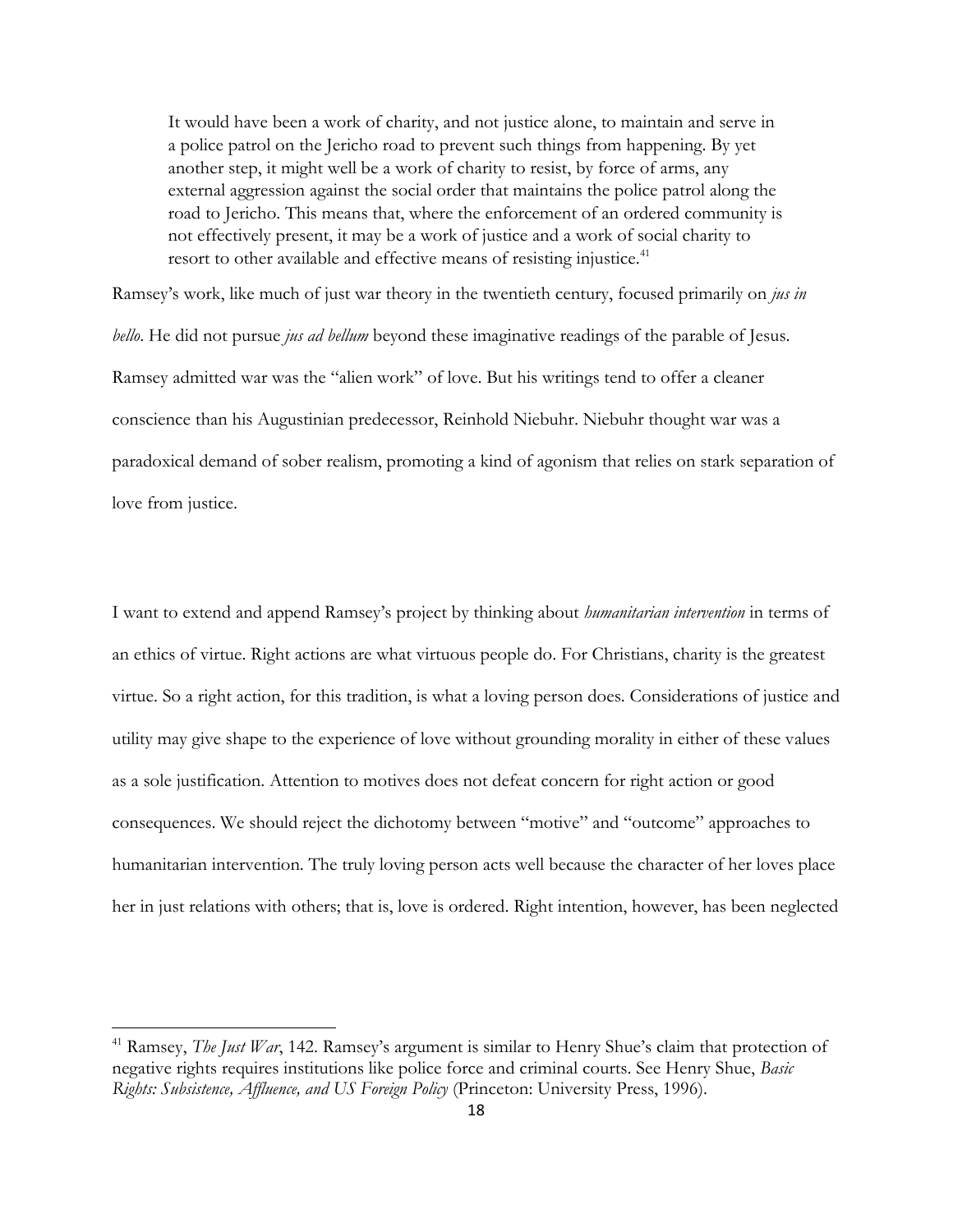by just war advocates—or simply taken to be satisfied once the state actor refuses the charge of pursuing advantage.

These issues raise questions of moral character about the sort of political community we want to be: are we willing to die (or ask our fellow citizens to die) for distant strangers? A healthy society cultivates a citizenry with developed habits and dispositions to care for others, not just formal subscription to liberal principles and procedures. I do not propose a fantastic political psychology of good will, but global realities demand we get beyond egoism or altruism as the only alternatives in the moral life of political communities. Charity remains central in motivation, but it casts up different possibilities of just action. For example, in Christian ethics, concern for one's own rights (even if only for the neighbor's sake) allows for a proper self-love that cares for one's own projects. Liberals will rightly ask who is being asked to sacrifice and by what means, just as pacifists ask who is being asked to kill and by what means. Against some Christian theorists, I reject *agapism* as a political ethic because it jeopardizes the integrity of citizens by encouraging overly thick notions of political responsibility and moral obligation that disregards their own rightful interests. I want to ward off an incessant obligation to intervene. But, at the same time, I want to promote an obligation to assume responsibility for creative response to our social world in particular situations.

To be motivated by charity will not ensure that all actions in war will be just. Apart from the selfdeceptions of charity without justice, bad luck can prevent the virtuous from doing well. Humanitarian interventions are notorious for their capacity to cause more harm than good, and many consider them as cheap ways of avoiding long-term tasks of development or structural reform. There have been counter-productive consequences of both humanitarian aid and humanitarian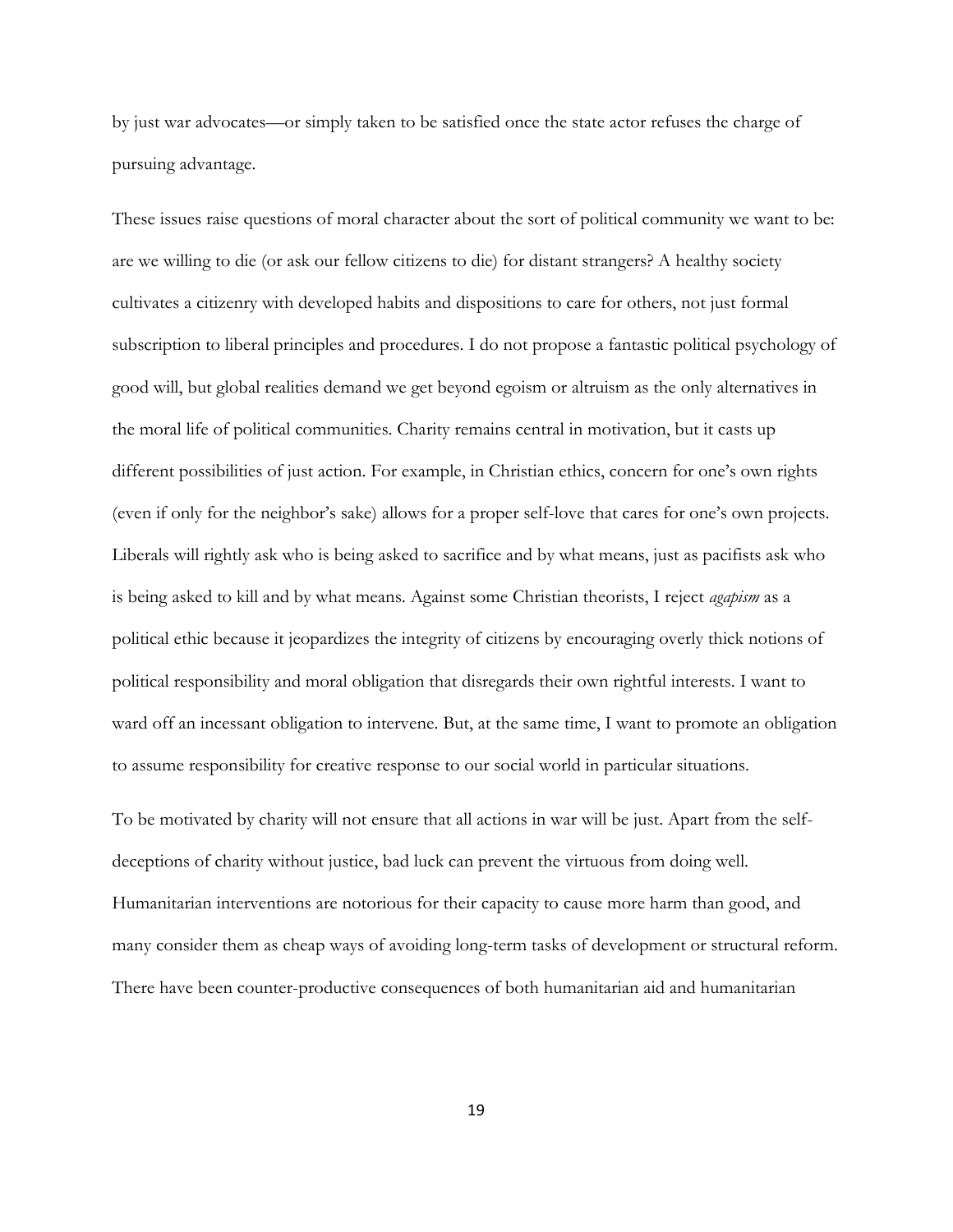intervention.<sup>42</sup> Good motives surely do not necessarily deliver right actions. They often blind us. But identifying charity (linked with justice and prudence) as a motive is a way to limit the case for humanitarian intervention by assessing the tendency of action. Most importantly, for example, it rejects would be interventions that *simply* advance national interests as unjust even if they produce good consequences.<sup>43</sup> Such intentions, like the quality of our loves, are revealed by our actions.

#### **Permissibility and Obligation**

 $\overline{\phantom{a}}$ 

Anxious readers may worry that a judicial model, coupled now with a vision of "armed Good Samaritans," swings the door wide open for self-deceptive abuse and constant interventionism. Humanitarian intervention, usually considered an exception within the just war, has become the odd paradigm. This section may add to the worry and the oddness. I argue that a justified intervention implies an obligation to intervene (or, at the very least, a *normative expectation* for some agent to intervene). My purpose is not to undermine appropriate caution about intervention, especially in terms of the *proper authority* to intervene given existing disparities in military power which given rise to concerns that humanitarianism is parasitic on a patron-client imperial system. To the contrary, just war standards for any use of force, including intervention, are exceedingly high. Modern formulations of *jus ad bellum* require just cause, proper authority, right intention, due proportion, reasonable chance of success, and last resort. I doubt that many armed conflicts fulfill these various demands, let alone all of them jointly. But, as a matter of conceptual grammar, I believe it is the case that a justified humanitarian intervention is a *moral* obligation rather than mere permission. The context-dependent criteria of the just war conditions give rise to this status: no further *reasons* can be

<sup>42</sup> See David Rieff, *A Bed for the Night: Humanitarianism in Crisis* (New York: Simon & Schuster, 2003). <sup>43</sup> On this, see Samantha Power, *A Problem from Hell: America and the Age of Genocide* (New York: Basic Books, 2002).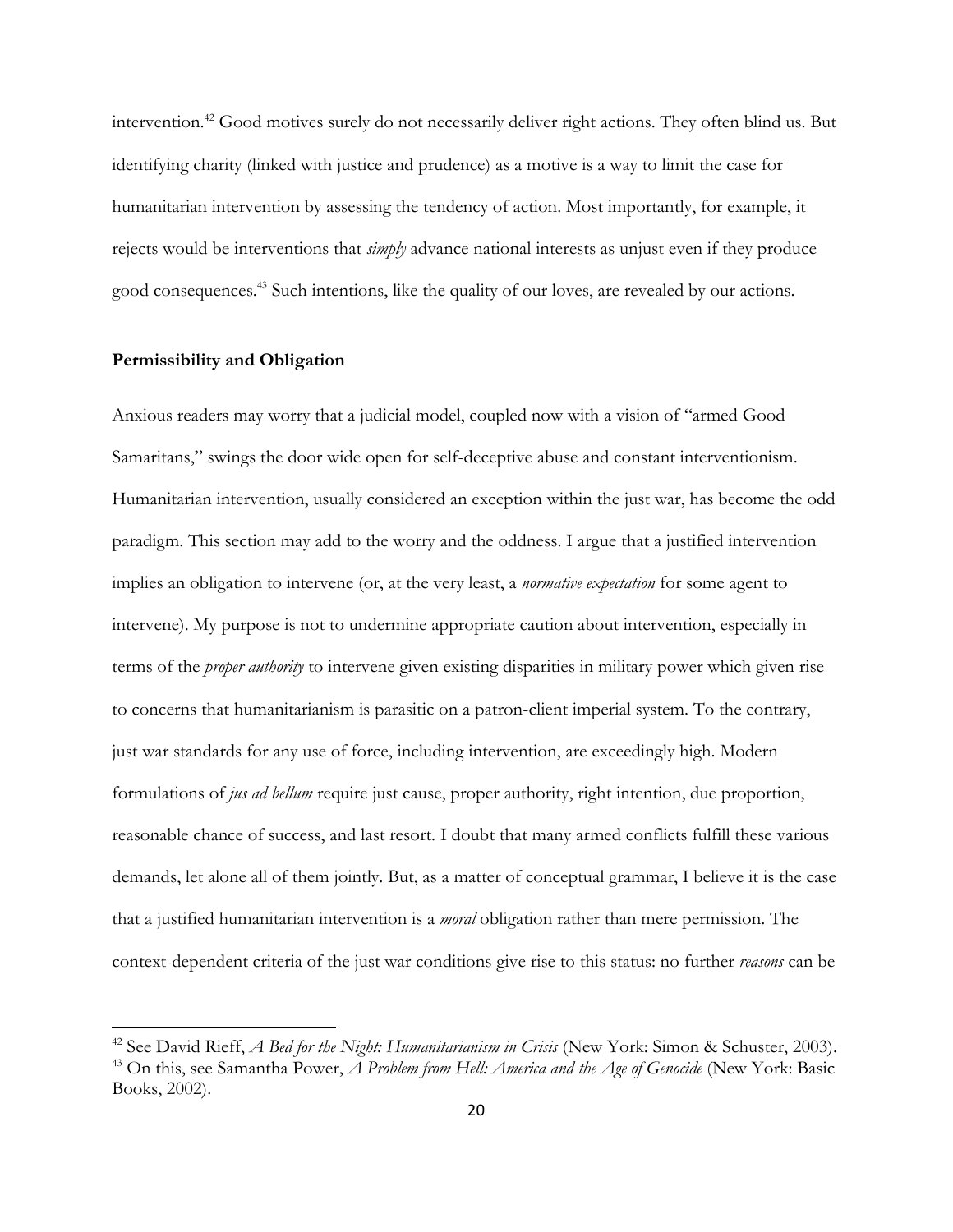given. Therefore, its strangeness as an obligation is not a question of morality as such. In fact, it would be strange to be outraged by a grave violation of human rights (say, Rwanda in 1994), and still also believe that it is not important enough to warrant an obligation (if the conditions of just war are satisfied). Rather, like many imperfect duties, it is a strange obligation because it stands in need of an adequate agent (or group of agents) able to collectively bear its demand.

The question of permissibility or obligation is a neglected issue in discussions of just war more generally, but it is particularly relevant for our concerns.<sup>44</sup> A standard view is that humanitarian intervention is supererogatory—a failure to intervene *might* display a lack of virtue but it does not constitute a vice or violation of justice. Most Christian supporters find it "hard to defend an *imperative* to violence as an outgrowth of Christian charity (even in direst situations)."<sup>45</sup> But some authors have argued that humanitarian intervention is, in fact, a perfect duty (for an international agency) demanded by "respect for humanity" when fundamental human rights are violated.<sup>46</sup> Still others, invoking Judith Thomson's famous distinction between a Good Samaritan and a Minimally Decent Samaritan, argue that "the notion of minimal decency allows one to identify the moral

<sup>&</sup>lt;sup>44</sup> For a discussion of that compares Western discussions of "just" and "unjust" wars with a rabbinic distinction between "obligatory" and "optional" wars, see Noam J. Zohar, "Can a War be Morally Optional?" *The Journal of Political Philosophy* 4:3 (1996), 229-241. Zohar argues for a division within just war theory between obligatory and optional war, and includes humanitarian intervention under the latter category. The moral costs of intervention "so exceed those of charity as to transport intervention altogether beyond the realm of duty and into the domain of supererogation… people show virtue by choosing it, but they are not duty-bound to do so" (237). As such, he argues, the state cannot force participation in these missions, but can invite volunteers. For related discussion, see Aaron Kirschenbaum, "The Bystander's Duty to Rescue in Jewish Law," *Journal of Religious Ethics* 8:2 (Fall 1980), 204-226.

<sup>45</sup> Timothy P. Jackson, *The Priority of Love: Christian Charity and Social Justice* (Princeton: University Press, 2003), 110. Jackson does not pursue this question *per se*. But, since he believes that love can sometimes rise above justice, he asserts "it is better, I think, to see just war as permissible for Christians, rather than as obligatory." It remains unclear to me how this conception of justice remains tethered to charity.

<sup>46</sup> Carla Bagnoli, "Humanitarian Intervention as a Perfect Duty: A Kantian Argument," *Nomos* 47 (2004), 117-148.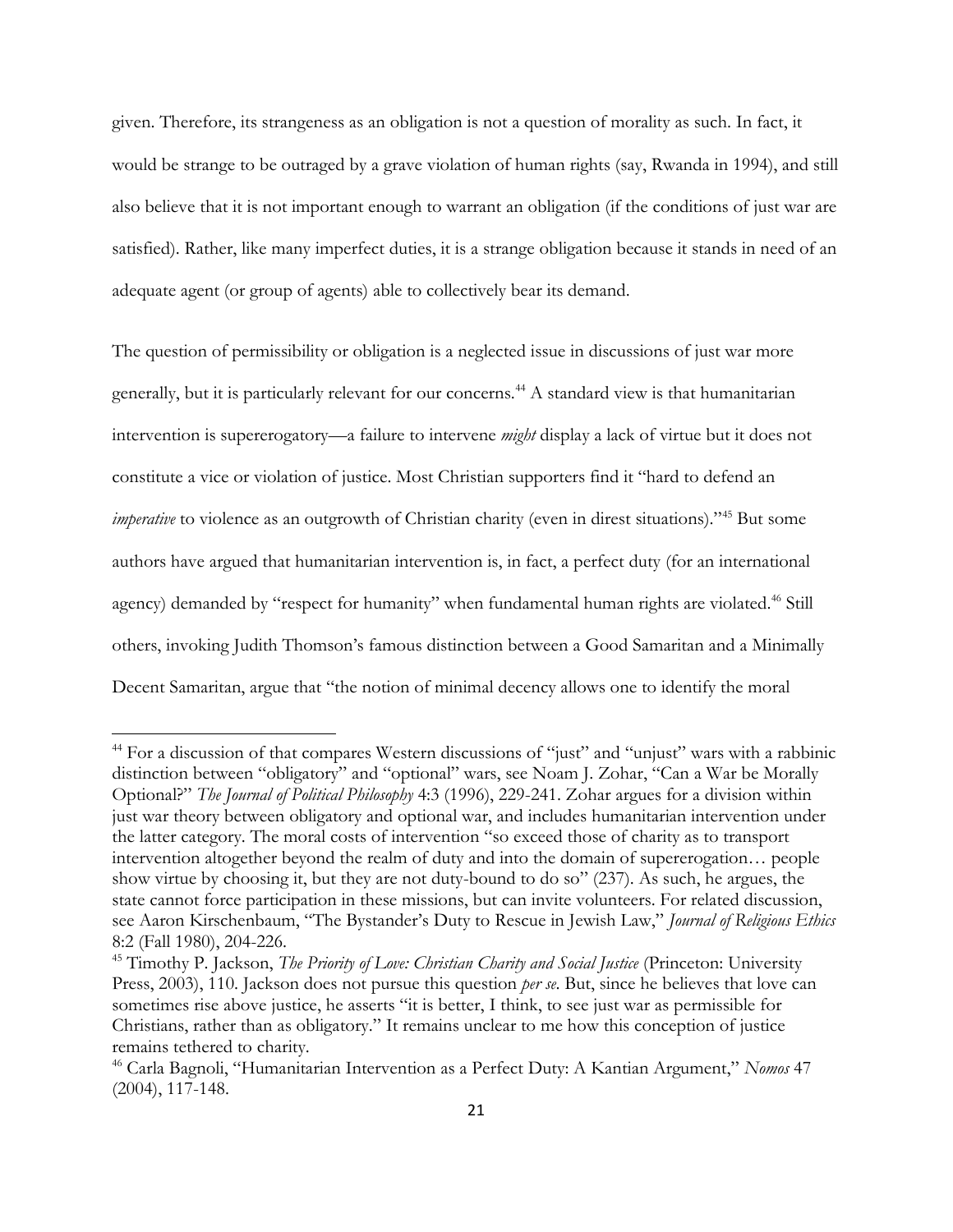reasons (or rights) that give rise to the negative duties (which are constant and unyielding), and affirm that these moral reasons have sufficient strength to give rise to a positive duty of action, within *a specific context*."<sup>47</sup> It would seem an account of humanitarian intervention moves in these directions because it already includes considerations of context and the virtuous exercise of prudence (i.e., due proportion and reasonable hope of success that does not pose horrific risks of its  $own).<sup>48</sup>$ 

To think that a just war is only permitted—but not obligated—is to deny the normative status of moral conclusions. The concrete work of ends/means calculation, threshold of abuse, and proper judgment is already done. Justice, charity, and utility do not compete for our attention. Permissibility is a moral judgment. But, if conscience carries its own authority, how can what we have concluded is the best particular course of action (*all things considered*) be merely permissible but not also obligated? Prudential judgments as exercises of virtue rather than simply calculation are packed into the consideration itself. Whether or not such a judgment can be made *ex ante* is a particular difficult question for prospective humanitarian interventions. But this difficulty is not unique to it. The moral life often casts up such difficulties in the face of contingency.

<sup>47</sup> Jovana Davidovic, "Are Humanitarian Military Interventions Obligatory?" *Journal of Applied Philosophy* 25:2 (2008), 134-144 (139). Davidovic argues that minimal decency "is a sort of bridge between these (negative and positive) conceptions of duties, and if it is the case that governments can have both positive and negative duties, then there should be nothing mysterious about claiming that the concept of minimal decency applies to governments or nations in a similar way that it applies to individuals" (140).

<sup>&</sup>lt;sup>48</sup> For example, Walzer argues that, "if Palmerston was right in believing that the defeat of Austria would shatter the peace of Europe, a British intervention ensuring that defeat would not have been 'honorable and virtuous' (however noble the Hungarian struggle)," in *Just and Unjust Wars*, 95. The same might be said about possible interventions in Syria, Bahrain, Tibet, or North Korea.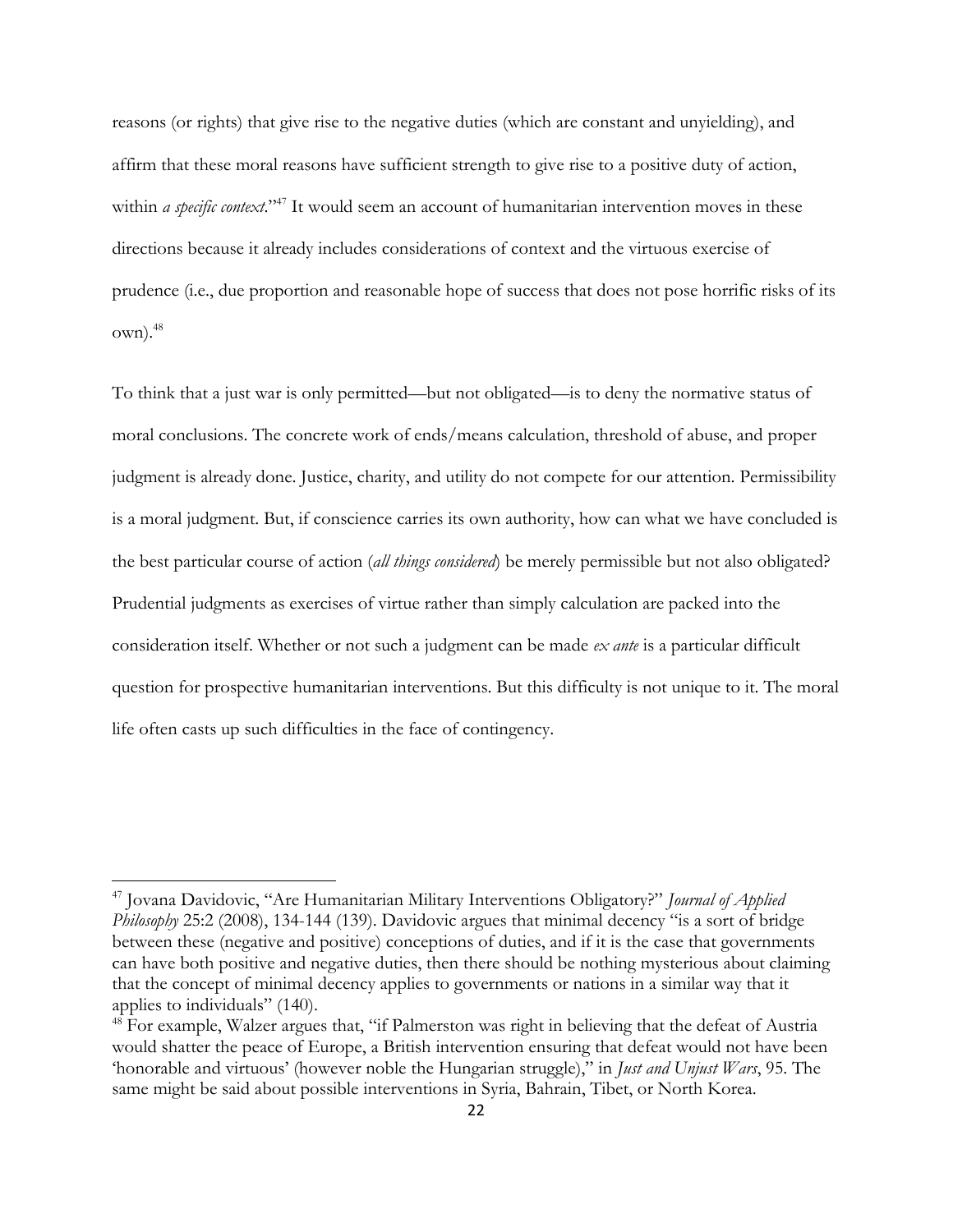#### **Good Samaritans, Just Warriors, and Dirty Hands**

Against Ramsey, I think Niebuhr was right to bolster Augustinian claims that war (even humanitarian intervention) is a strict necessity and a sorrowful act. But "dirty hands" and tragic views of history are not the only way to address this sorrow. How far apart can we hold our assessment of actions from their agents? Can actions be right even if they are regretted? Consider this provocative claim by philosopher Rosalind Hursthouse:

There are situations in which even a virtuous agent cannot emerge with her life unmarred—not in virtue of wrongdoing (for *ex hypothesi*, in making a forced choice, the agent is blameless), and not in virtue of having done what is right or justifiable or permissible (which would sound very odd), but simply in virtue of the fact that her life presented her with this choice.<sup>49</sup>

It may be that any decision to wield power or not to wield power incurs some type of guilt. The consequences of action or inaction are ones which religious traditions might judge in different ways. Pacifists are not willing to kill for principles, but they are willing to allow others to suffer for their principles. Judgments about humanitarian intervention involve balancing *prima facie* obligations, but they need not be framed as choices between justice and peace. We are faced with manifold choices among various goods we could be promoting instead of a particular intervention. Many Christian traditions reject claims that the world is structured in such a way that unfortunate circumstances can compel one to sin. Like utilitarians, they reject genuine moral dilemmas. The limits of morality are within us, not in the external situation; we are never forced by reality, trapped by the way things are. Other Christian traditions, including some divine command or virtue theorists, are more open to moral tragedies. They suggest the best of all possible worlds includes dilemmas in order to generate dependence on grace. It may be that our personal duty to rescue is limited by a duty to support institutions which assume such duties, which would relieve the pressure of some dilemmas by

<sup>49</sup> Rosalind Hursthouse, *On Virtue Ethics* (Oxford: University Press, 1999), 74-75.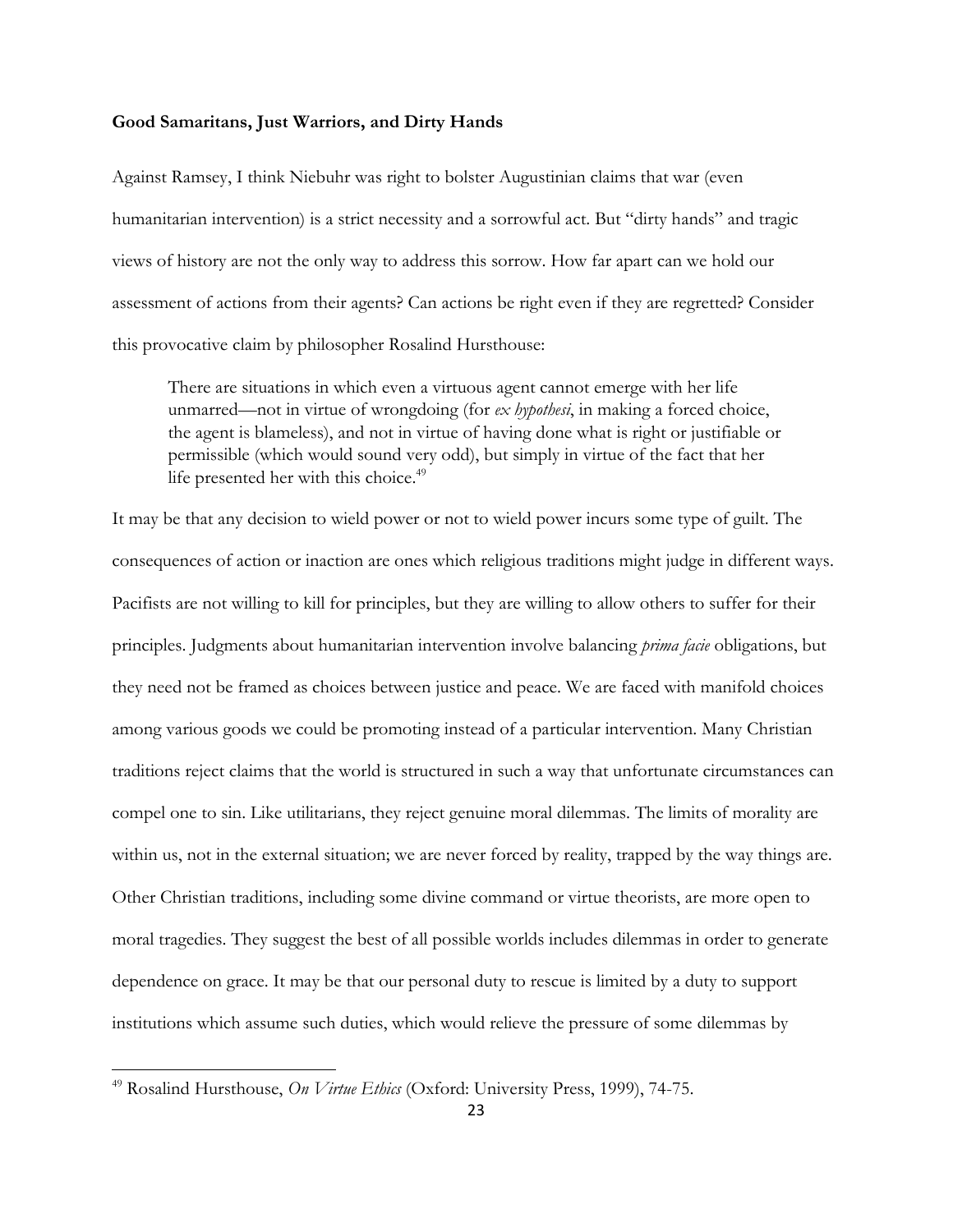distributing duties of samaritanism.<sup>50</sup> Could the same be said with respect to humanitarian intervention? The question arises, whether *through no fault of your own*, you find yourself in a situation complicit in evil because of a power to end grievous wrongs. I think humanitarian intervention does invite this possibility, and, at the very least, should elicit moral anguish whether or not one thinks it justifies the use of force.

Once the claim of need is acknowledged, however, it is not easy to see what, morally, can constrain its demand. Most Jewish and Christian traditions oppose the view that human beings (either individually or collectively) are responsible for the ultimate good of the world. Appeal to divine grace and providence, as well as an affirmation of particular vocations, resist theories of value that consider political morality from this type of perspective.<sup>51</sup> The embodied lives of Jesus and the Good Samaritan suggest that they did not perform every possible act of beneficence. Only a misguided humanitarianism entertains moral obligations beyond human limits and fuels the erosion of appropriate boundaries of responsible care.

These arguments, however, can also serve to justify oppression and to pacify possible resistance to them. They can locate obligation within a static framework of beliefs that "God" has ordained certain relationships and structures of affinity. Their appeal is suspect given the ways in which human beings choose to distance themselves from those in need. New political realities might allow shifts in conventional boundaries of moral responsibility. If they do, the centrality of humanitarian

<sup>&</sup>lt;sup>50</sup> Thomas Pogge has made a similar argument with respect to global poverty. See Thomas Pogge, *World Poverty and Human Rights* (Cambridge: Polity Press, 2002).

<sup>51</sup> See, for example, Robert M. Adams, *Finite and Infinite Goods* (Oxford: University Press, 1999). For a valuable guide to Jewish notions of providence and current debates about global justice, see Michael L. Morgan, "Providence: agencies of redemption," in *The Cambridge History of Jewish Philosophy: The Modern Era*, Martin Kavka, Zachary Braiterman, and David Novak, eds. (Cambridge: University Press, 2012).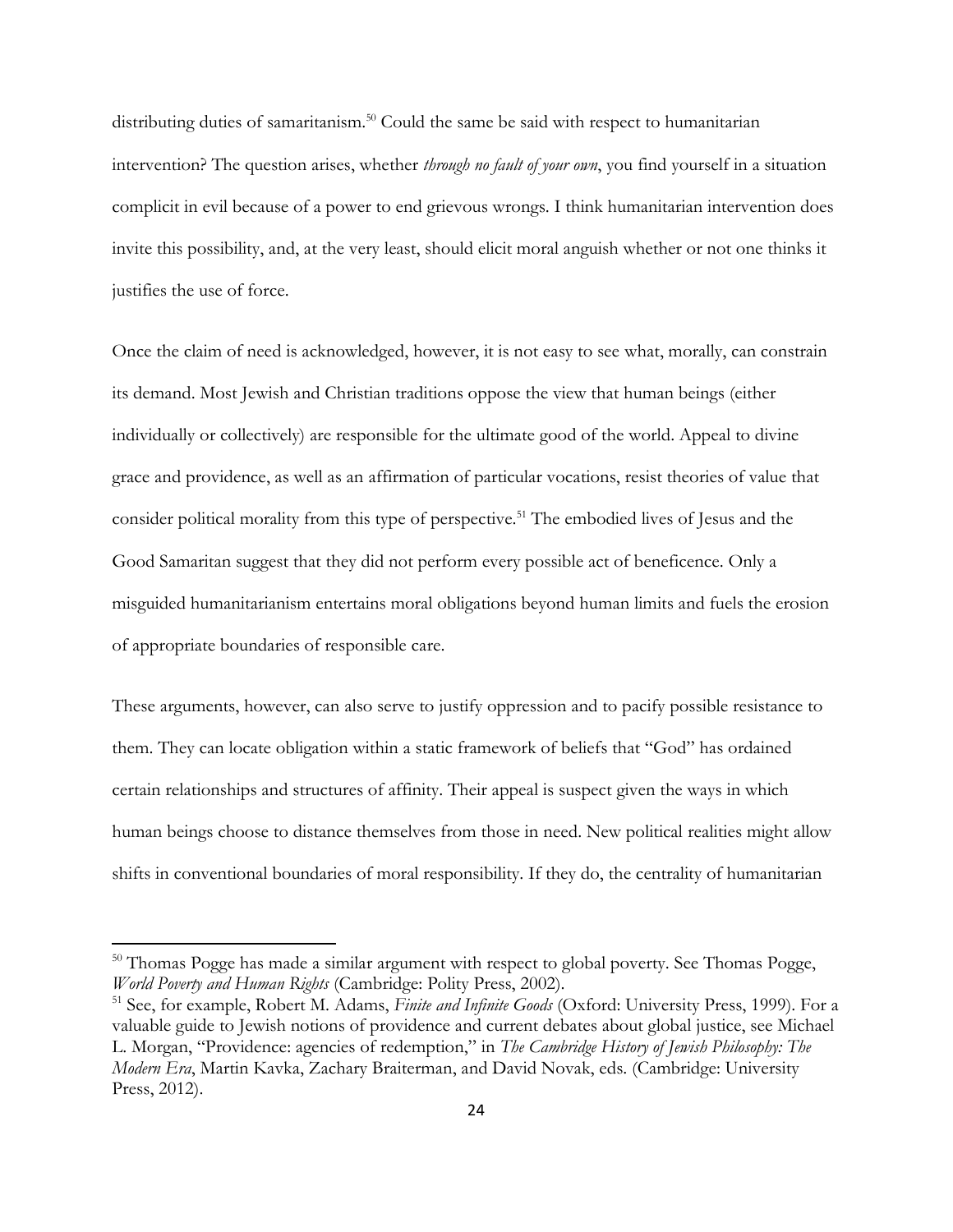intervention for just war reasoning will not recede as a theological task, even if we are suspicious of recent cases that invoke its name.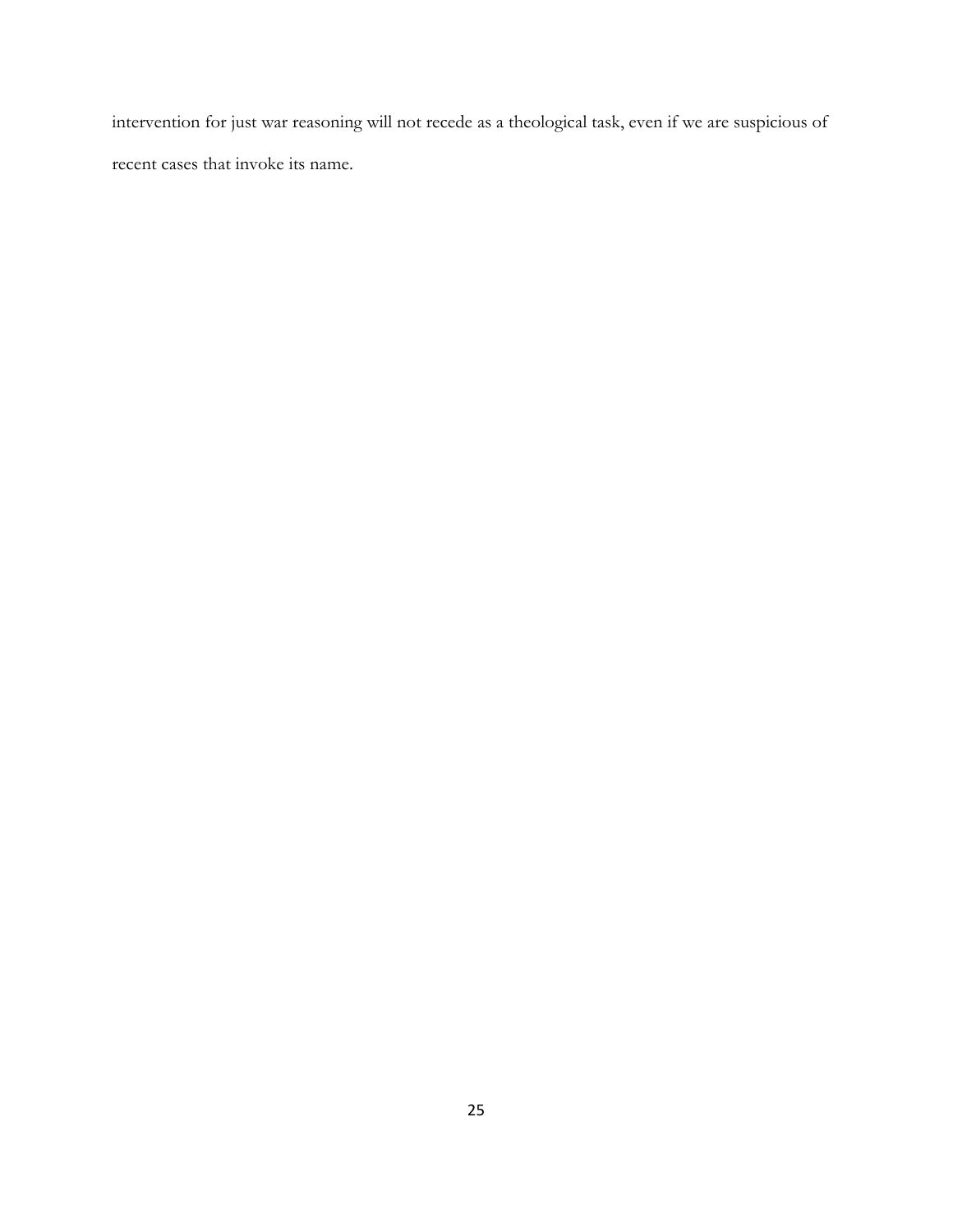## **Plowshares into Swords? Reflections on Religion and Violence**

**Christian and Jewish Perspectives from The Institute for Theological Inquiry**

Robert W. Jenson and Eugene Korn, editors

**The Center for Jewish-Christian Understanding and Cooperation**